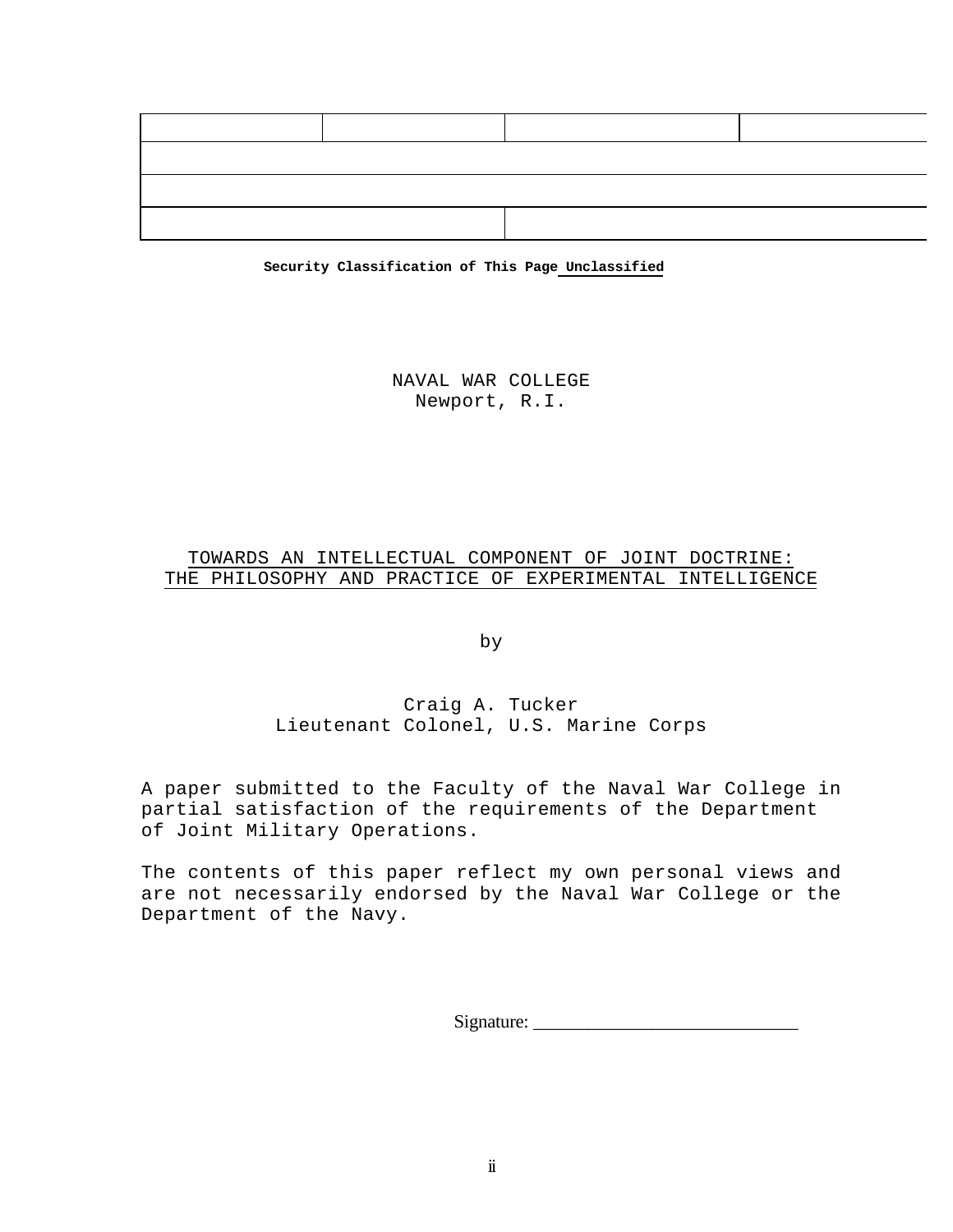| <b>Report Documentation Page</b>                                                                                 |                           |                                                    |
|------------------------------------------------------------------------------------------------------------------|---------------------------|----------------------------------------------------|
| <b>Report Date</b><br>13MAY2002                                                                                  | <b>Report Type</b><br>N/A | Dates Covered (from to)                            |
| <b>Title and Subtitle</b>                                                                                        |                           | <b>Contract Number</b>                             |
| Towards an Intellectual Component of Joint Doctrine: The<br>Philosophy and Practice of Experimental Intelligence |                           | <b>Grant Number</b>                                |
|                                                                                                                  |                           | <b>Program Element Number</b>                      |
| Author(s)                                                                                                        |                           | <b>Project Number</b>                              |
|                                                                                                                  |                           | <b>Task Number</b>                                 |
|                                                                                                                  |                           | <b>Work Unit Number</b>                            |
| Performing Organization Name(s) and Address(es)<br>Naval War College 686 Cushing Rd. Newport, RI 02841-1207      |                           | <b>Performing Organization Report Number</b>       |
| <b>Sponsoring/Monitoring Agency Name(s) and Address(es)</b>                                                      |                           | <b>Sponsor/Monitor's Acronym(s)</b>                |
|                                                                                                                  |                           | <b>Sponsor/Monitor's Report Number(s)</b>          |
| <b>Distribution/Availability Statement</b><br>Approved for public release, distribution unlimited                |                           |                                                    |
| <b>Supplementary Notes</b>                                                                                       |                           |                                                    |
| <b>Abstract</b>                                                                                                  |                           |                                                    |
| <b>Subject Terms</b>                                                                                             |                           |                                                    |
| <b>Report Classification</b><br>unclassified                                                                     |                           | <b>Classification of this page</b><br>unclassified |
| <b>Classification of Abstract</b><br>unclassified                                                                |                           | <b>Limitation of Abstract</b><br>UU                |
| <b>Number of Pages</b><br>28                                                                                     |                           |                                                    |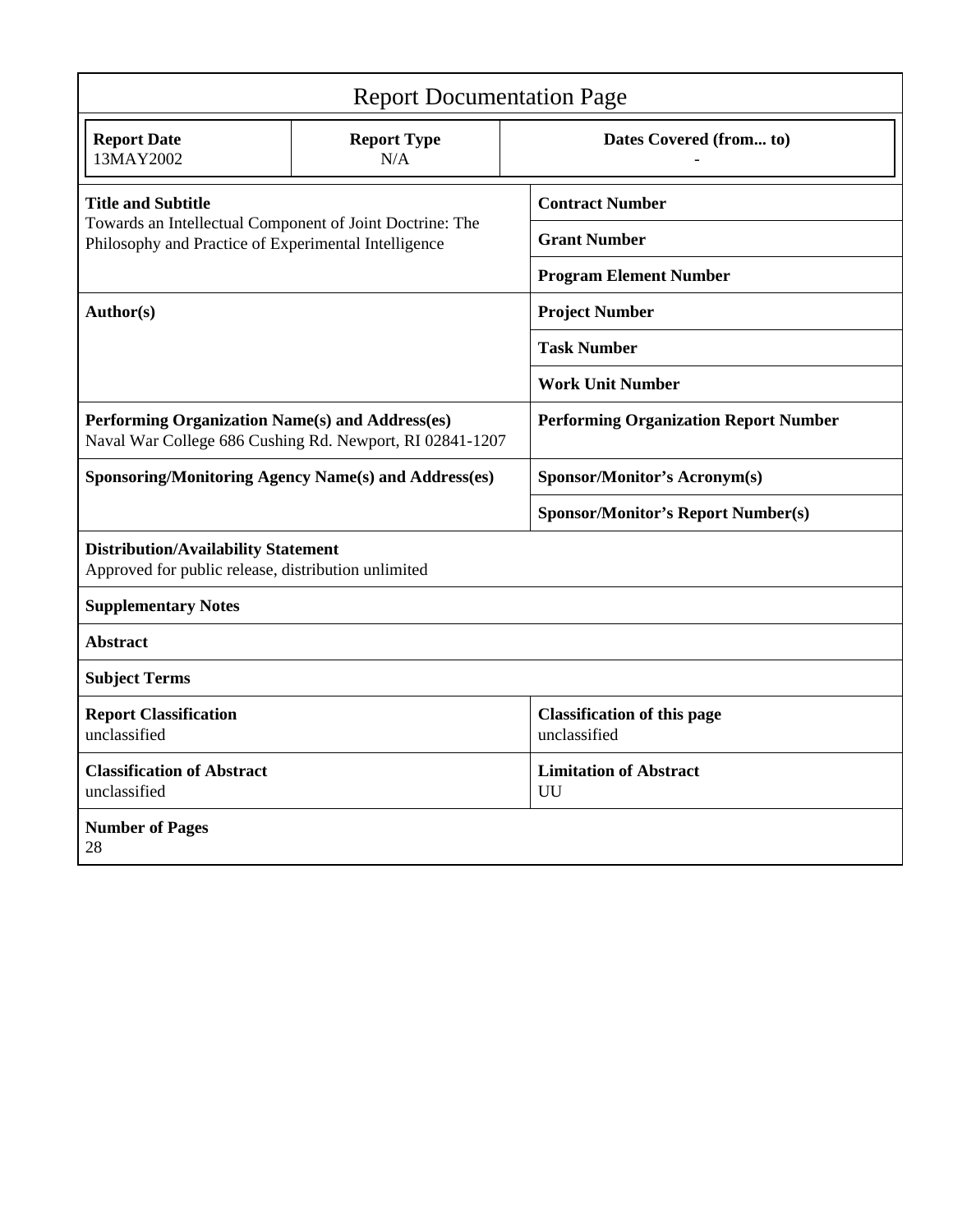13 May 2002

\_\_\_\_\_\_\_\_\_\_\_\_\_\_\_\_\_\_\_\_\_\_\_\_\_ Dr.

Don Chisholm Professor, JMO Department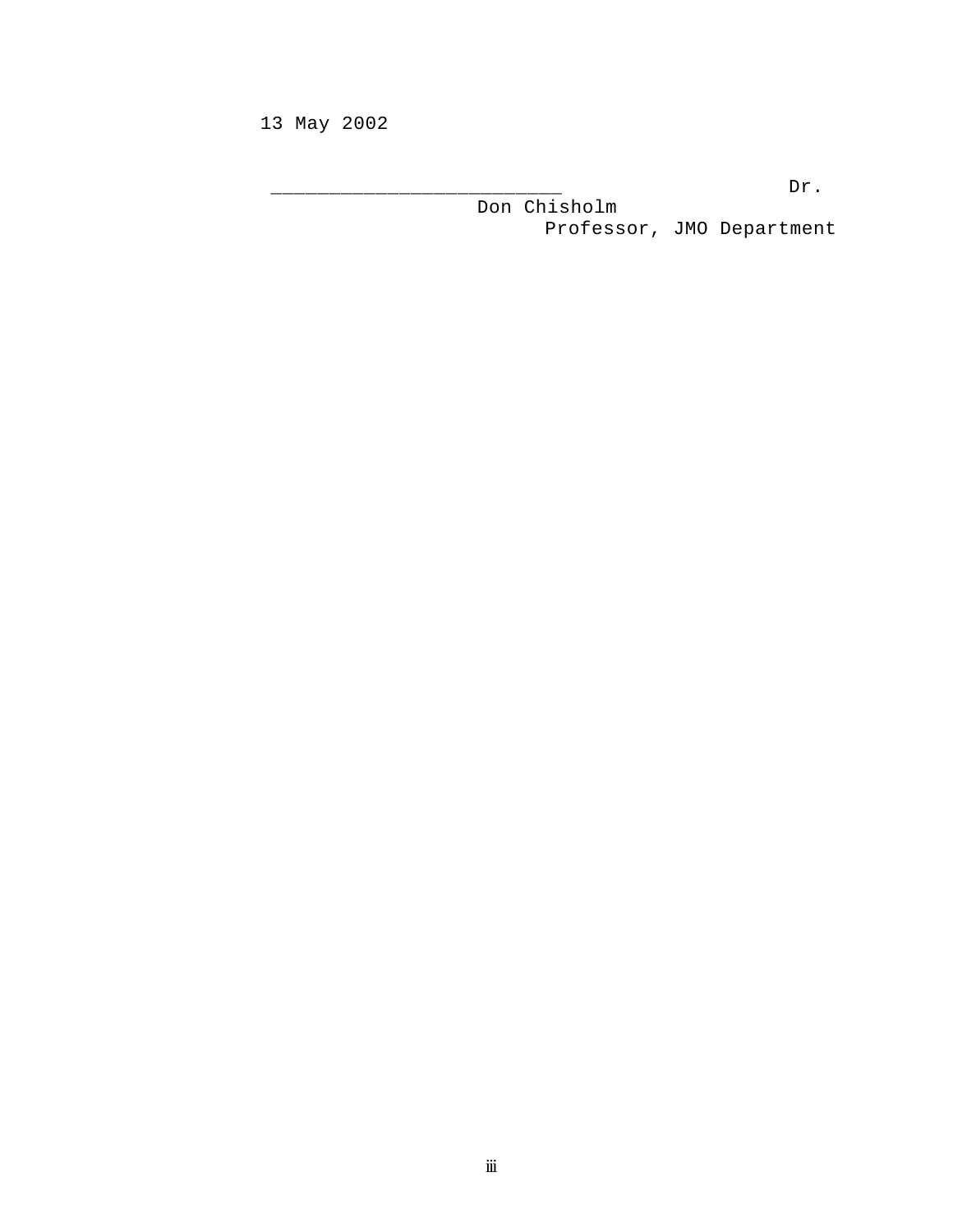#### Abstract of

# TOWARDS AN INTELLECTUAL COMPONENT OF JOINT DOCTRINE: THE PHILOSOPHY AND PRACTICE OF EXPERIMENTAL INTELLIGENCE

The practical application of operational art requires the ability to apply the intellect to solve complex problems in an environment characterized by non-linearity, interaction, and layers of correlative cause and effect that are influenced by unknown and unknowable elements. The Chairman, Joint Chiefs of Staff and Commander, Joint Forces Command, should develop an intellectual component to Joint Doctrine as the foundation for a habit of thought that educates officers to think, plan and execute in that environment. This paper provides the "blueprint of an idea" for developing an intellectual component that has as its practical purpose the application of the tenets of experimental intelligence, theory, and critical analysis to the complex problems inherent to the use of operational art to achieve strategic objectives.

iv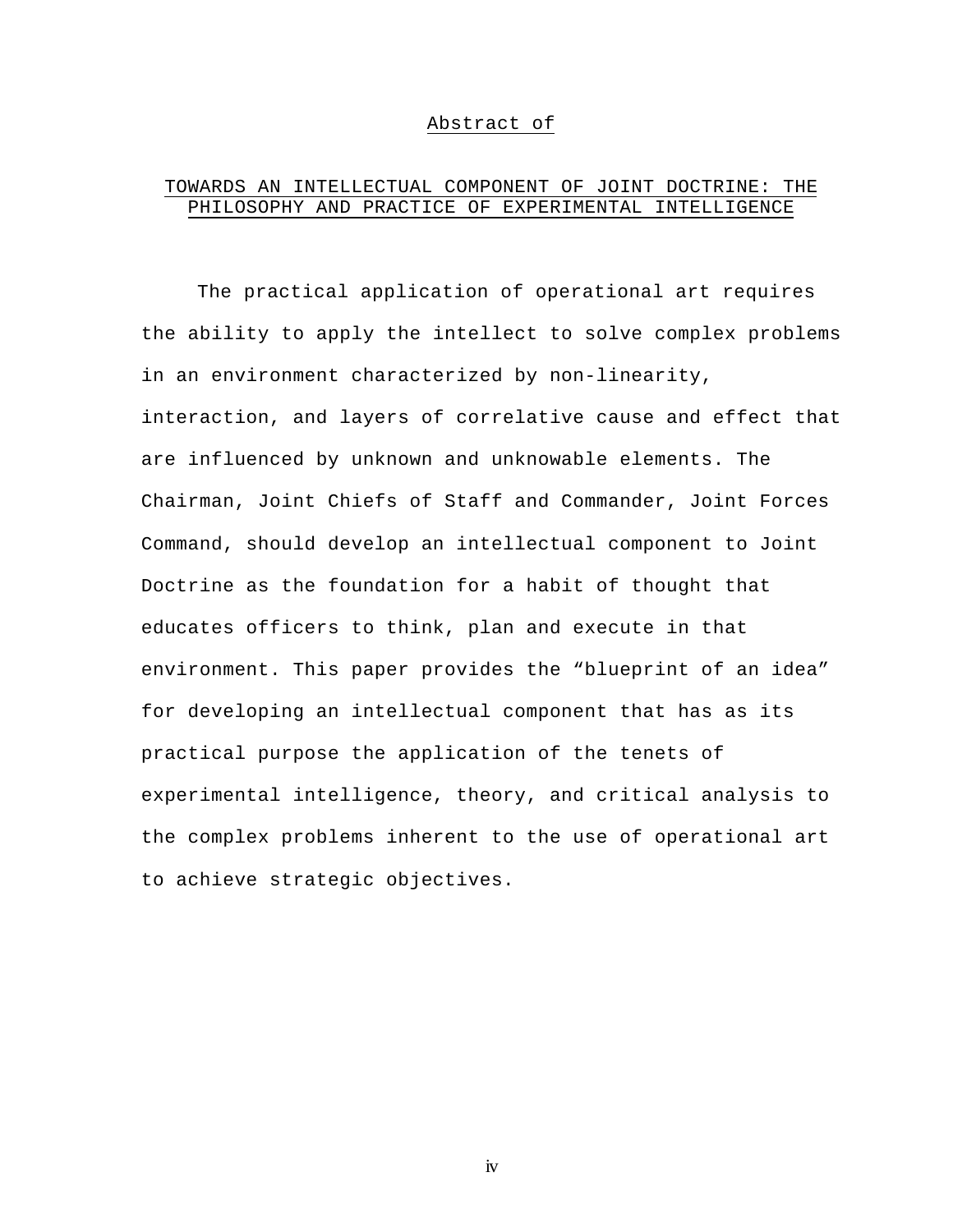#### Introduction

"I think with joint staffs we can lick any of these things. In other words, we have to pull together and have the best brains we can get to work on the problems, and I think we can get the solutions"<sup>1</sup> - Admiral Raymond Spruance

Admiral Spruance's lesson---that joint staffs exist to solve problems and that thought must precede action---introduces my thesis: the practical application of operational art requires the ability to apply the intellect to solve complex problems in an environment characterized by non-linearity, interaction, and layers of correlative cause and effect that are influenced by unknown and unknowable elements.

That intellect cannot be assumed; it must be given purpose through the processes of philosophy and theory, developed and honed through the processes of education, and inculcated as a habit of thought through articulation in Joint Doctrine. The tenets of experimental intelligence and critical analysis provide the philosophical and theoretical structure for developing a theory that will form the substance of an intellectual component to Joint Doctrine. Joint education uses philosophy and theory to educate officers to analyze cause and effect, to use experience to inform reason, and to use reason to forecast the possibilities of future experience. Philosophy, theory and education are fused into a conceptual framework that describes and explains the nature of current and future Joint operations. That conceptual framework provides guidance to thought and action in the execution of operations in complex, uncertain environments.

The emergence of Joint Forces Command as a functional command responsible for developing Joint Doctrine provides the opportunity to develop, articulate, and expound an intellectual component to Joint Doctrine. This paper provides the "blueprint of an idea" for developing an intellectual component that has as its practical purpose the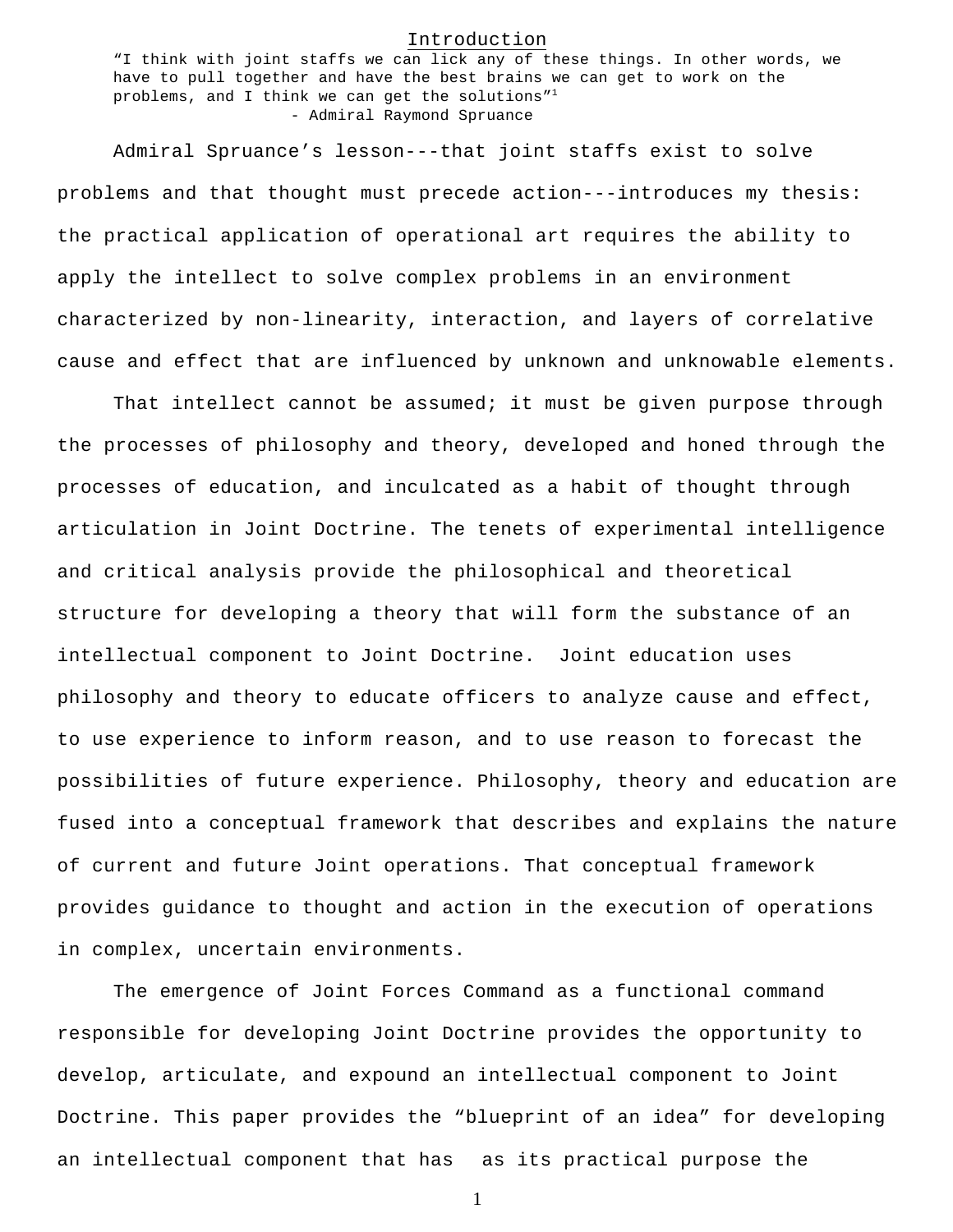application of experimental intelligence, theory, and critical analysis to solve the complex problems inherent to the use of operational art to achieve strategic objectives.<sup>2</sup>

#### Complexity

"Today we operate in an environment of 'many damn things simultaneously' and not an environment of 'one damn thing after another,'"3 - James Rosenau

Complexity theory describes and explains the nature of complex systems, the nature of complex problems, and how complex systems solve complex problems. In 1969, Herbert Simon defined a complex system as a system:

made up of a large number of parts that interact in a nonsimple way. In such systems the whole is more than the sum of its parts, not in an ultimate, metaphysical sense but in the important pragmatic sense that, given the properties of the parts and the laws of their interaction, it is not a trivial matter to infer the properties of the whole.<sup>4</sup>

In the mid-1980s complexity theorists expanded on Simon's definition by describing an adaptive component to complex systems, theorizing that complex systems comprise a:

 network of many agents acting in parallel. Each agent finds itself in an environment produced by its interactions with the other agents in the system. It is constantly acting and reacting to what other agents are doing. And because of that, essentially nothing in its environment is fixed.<sup>5</sup>

Complex problems result from the competition between complex systems, the complexity of the problem arising from the complexity of the systems and the competitive nature of the interaction between systems. Because nothing in its environment is fixed, the competition between systems is continuous. A complex system survives by developing a reliable means to continuously solve complex problems.

Simon states that complex systems solve complex problems through a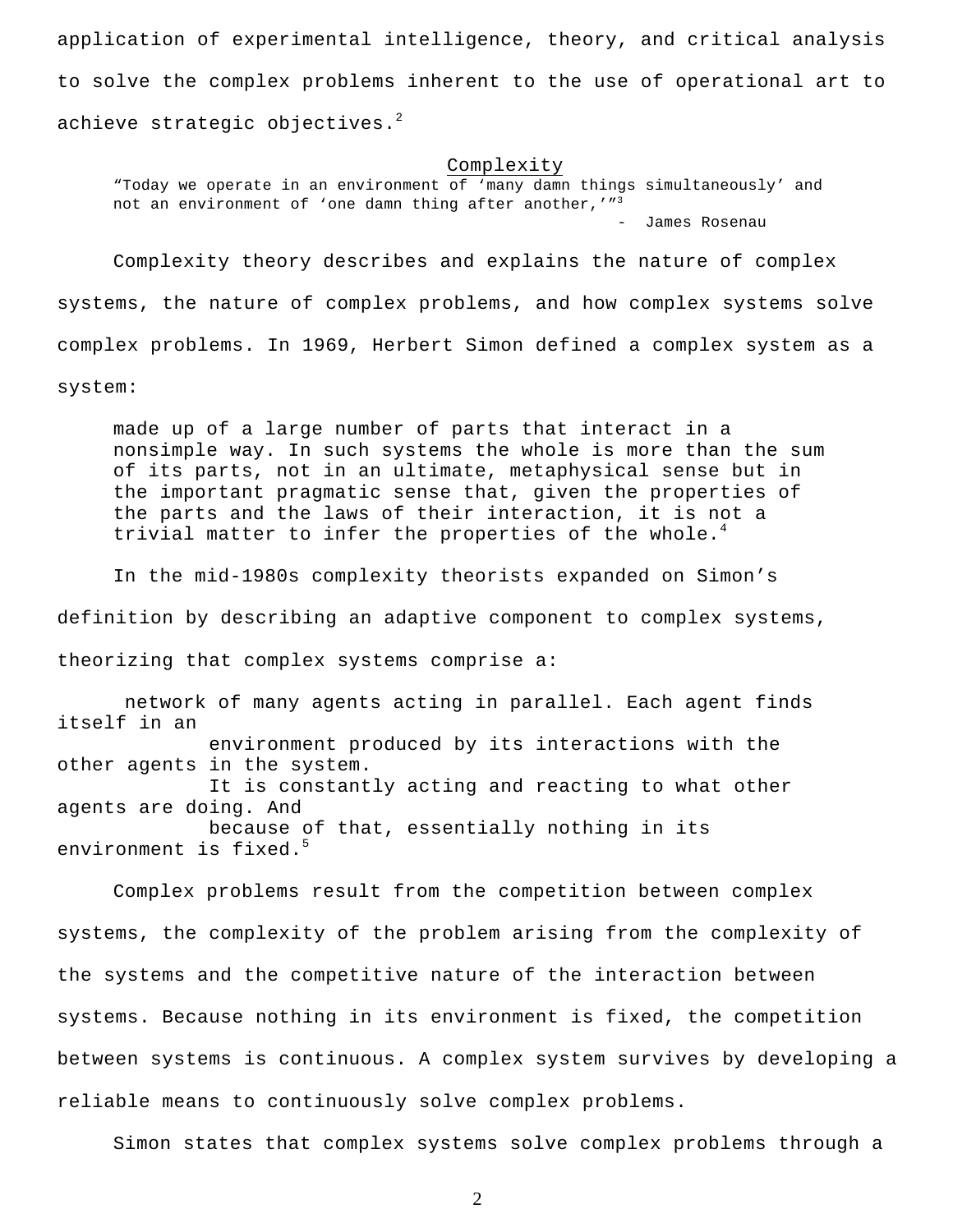process of selective trial and error. Complex systems start the process by applying previously proven axioms to a current problem in a system of trial and error that continues until the problem is solved. Once solved, the path to solution assumes the status of an axiom, or rule, to be employed in solving the next problem. Over time the system organizes a body of axioms into principles which quide practical solving.<sup>6</sup> Simon is emphatic in describing this interaction of experience and problem solving:

All that we have learned about these mazes points to the same conclusion: that human problem solving, from the most blundering to the most insightful, involves nothing more than varying mixtures of trial and error and selectivity. The selectivity derives from various rules of thumb, or heuristics, that suggest paths that should be tried first and which leads are promising. $<sup>7</sup>$ </sup>

The source of that selectivity is previous and current experience.<sup>8</sup>

Later theorists observed that as complex systems interacted with their environment, recognizable patterns emerged that were used by the system to predict its future environment. In an environment of constant competitive interaction, the system learned to use patterns to build models that allowed it to anticipate and solve problems. In complex systems:

models and predictions are everywhere.... But, then where do the models come from? How can any system learn enough about its environment to forecast future events? Where does the consciousness come from? Ultimately, the answer is "no one." Because if there is a programmer lurking in the background-- then you haven't really explained anything. But, there is an alternative: feedback from the environment. This was Darwin's great insight, that an agent can improve its internal models without any paranormal guidance whatsoever. It simply has to try the models out, see what works, see how well the predictions work in the real world and then adjust the models to do better next time.<sup>9</sup>

Complex systems, in other words, use old experiences to develop new and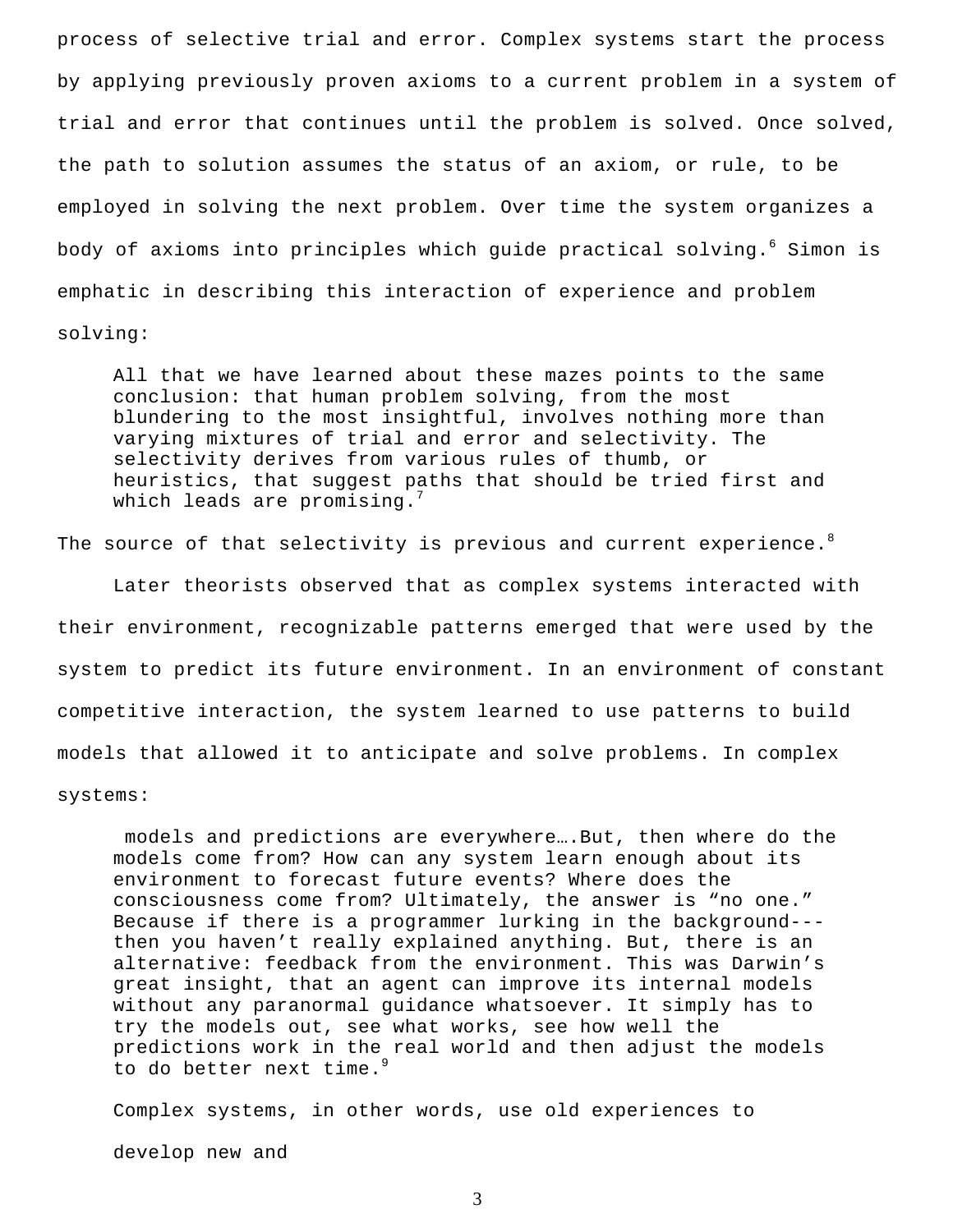better experiences through the discovery of patterns that guide present action and provide a framework for forecasting future actions.

Consider the U.S. Navy and Marine Corps as complex systems within the constructs of this theory. Both are comprised of subsystems---ships, fleets, departments, divisions, air wings, and headquarters---which interact in non-simple ways. Both are more than the sum of their parts. Both Services have developed a body of axioms derived from a compilation of experiences, memories, and traditions. Those axioms form rules to guide current practice, provide models to anticipate and solve future problems, and form the body of beliefs that define Service

culture.

A level of complexity resides in each Service and its subsystems. Both have well developed axioms and models---compilations of 200 years of experiences---that define Service culture, thought process, and methods of practice.

Combine both systems in an Amphibious Ready Force, and the level of complexity increases exponentially. In addition to increasing the nonsimple interaction of parts, each Service's compilation of culture, thought, and practice enters into the competition between systems. Add an enemy force to the interaction and the level of complexity increases by an order of magnitude. Still, the Naval Services have developed a body of common experiences, memories, and traditions that guide action and provide models that help anticipate and solve problems in the execution of amphibious operations.

At both levels of complexity, each Service has compiled a body of experiences and thought into doctrine. It is doctrine that provides the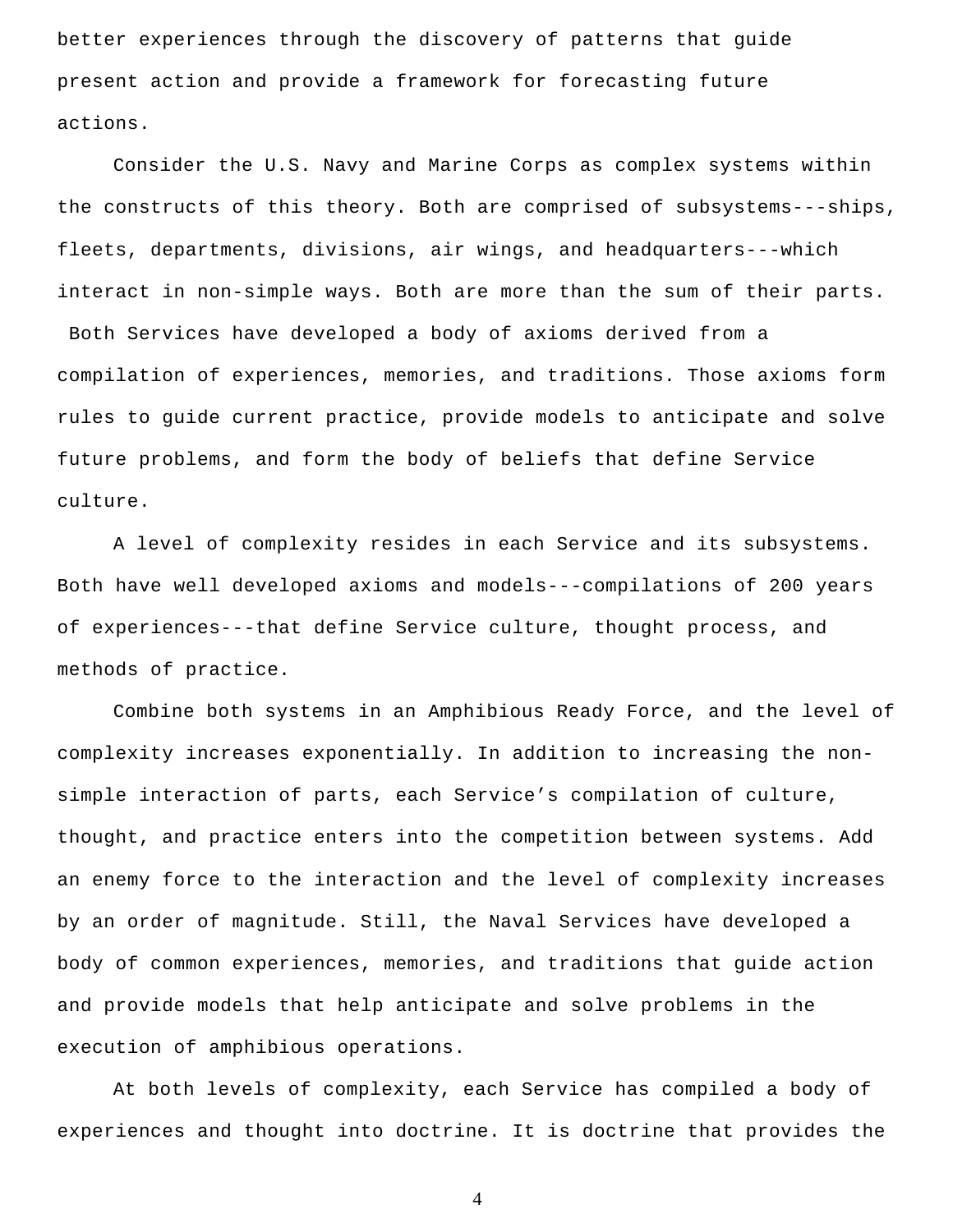intellectual and practical framework to guide action, anticipate the future, and codify culture. The capstone doctrine of all four Services reveals the same commonality. All four compile a body of experiences, memories, and traditions into a body of thought that guides action. All four address the past as a guide to the future and all four articulate the evolutionary nature of doctrine, acknowledging the continuous nature of the interplay between experience and practice. That interplay, the correlative relationship in which the patterns of experience are used to guide current action and to forecast future possibilities, forms the intellectual foundation of Service doctrine and provides the conceptual framework for solving complex problems.<sup>10</sup>

Ratchet the complexity to the operational-strategic level however, and the level of complexity increases by *orders* of magnitude. Consider, for example, the complexity inherent to either the war on terrorism or the requirements of transformation. The complex systems involved include the entire National Security System and its subsystems (one of which is the Department of Defense); international political, social and military systems and their subsystems; and systems whose patterns are indefinable. The U.S. Military competes in this complex system without any axioms, models or common basis of thought to guide present action or to forecast the possibilities of future operations and requirements. The Joint community relies on the intellectual foundations of the Services to manage complexity. Those foundations are insufficient. The Joint community must develop its own rules, models and culture in the form of an intellectual component of Joint Doctrine. This paper argues that experimental intelligence should form the philosophical foundation of that intellectual component, that experimental intelligence is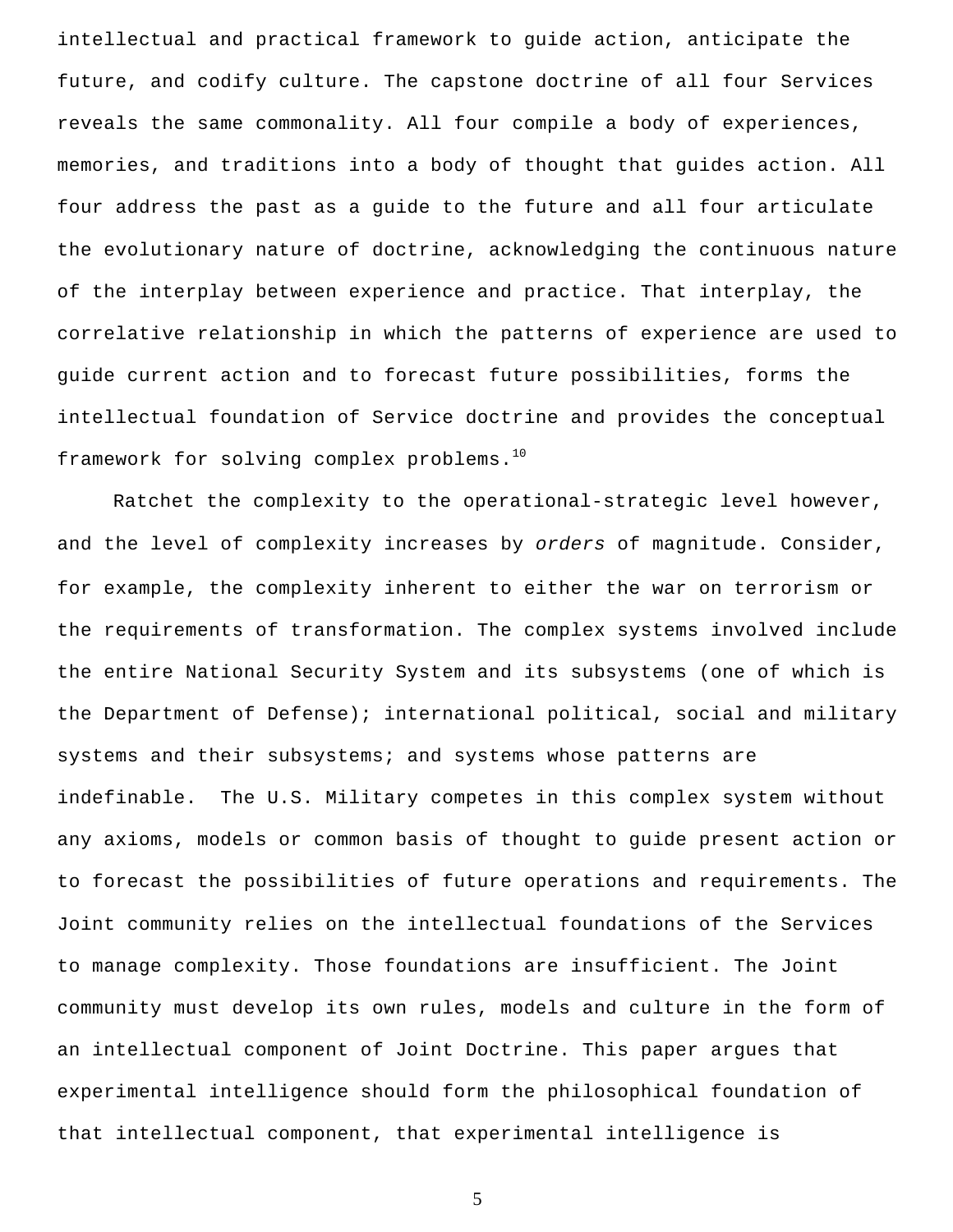articulated into doctrine through the processes of theory, that critical analysis is the basis of theory, and that the principles derived from critical analysis form the bridge between the intellectual and practical components of doctrine by providing the axioms and models that guide current action and forecast future possibilities.

#### The Origin of Doctrine

"Both unconsciously and by definite social requirement individual memories are assimilated to group memory or tradition and individual fancies are accommodated to the body of beliefs characteristic of a community. $''^{11}$ - John Dewey

John Dewey describes doctrine as the codification of assimilated individual and collective experiences. Military theorist James Schneider describes it as the means to integrate a common set of ideas derived from experience into culture and  ${\tt society.}^{12}$  Both observed that man, in an attempt to give purpose to his experiences and bring order to his society, consolidated experience into some form of doctrine that "gave general traits to the imagination and general rules to conduct."<sup>13</sup> These general rules give shape to social behavior and, consolidated as a body of acceptable behavior and common teachings, provide practical guides to social and cultural conduct. The intellectual component of culture emerges as a society engages in efforts "to formulate the things of experience to which they are deeply and passionately attached." $^{14}$ That formulation occurs when reason is applied to experience:

6 *Reason is experimental intelligence*, conceived after the pattern of science and used in the creation of the social arts, it has something to do. It liberates man from the bondage of the past due to ignorance and accident hardened into custom. It projects a better future and assists man in its realization. And its operation is always subject to test in experience. The plans which are formed, the principles which man projects as guides to action, are not dogmas. They are hypotheses to be worked out in practice, and to be rejected, corrected and expanded as they fail or succeed to give our present experience the guidance it requires….Old experience is used to suggest aims and methods for developing a new and improved experience….We use our past experiences to construct new and better ones in the future….*To such*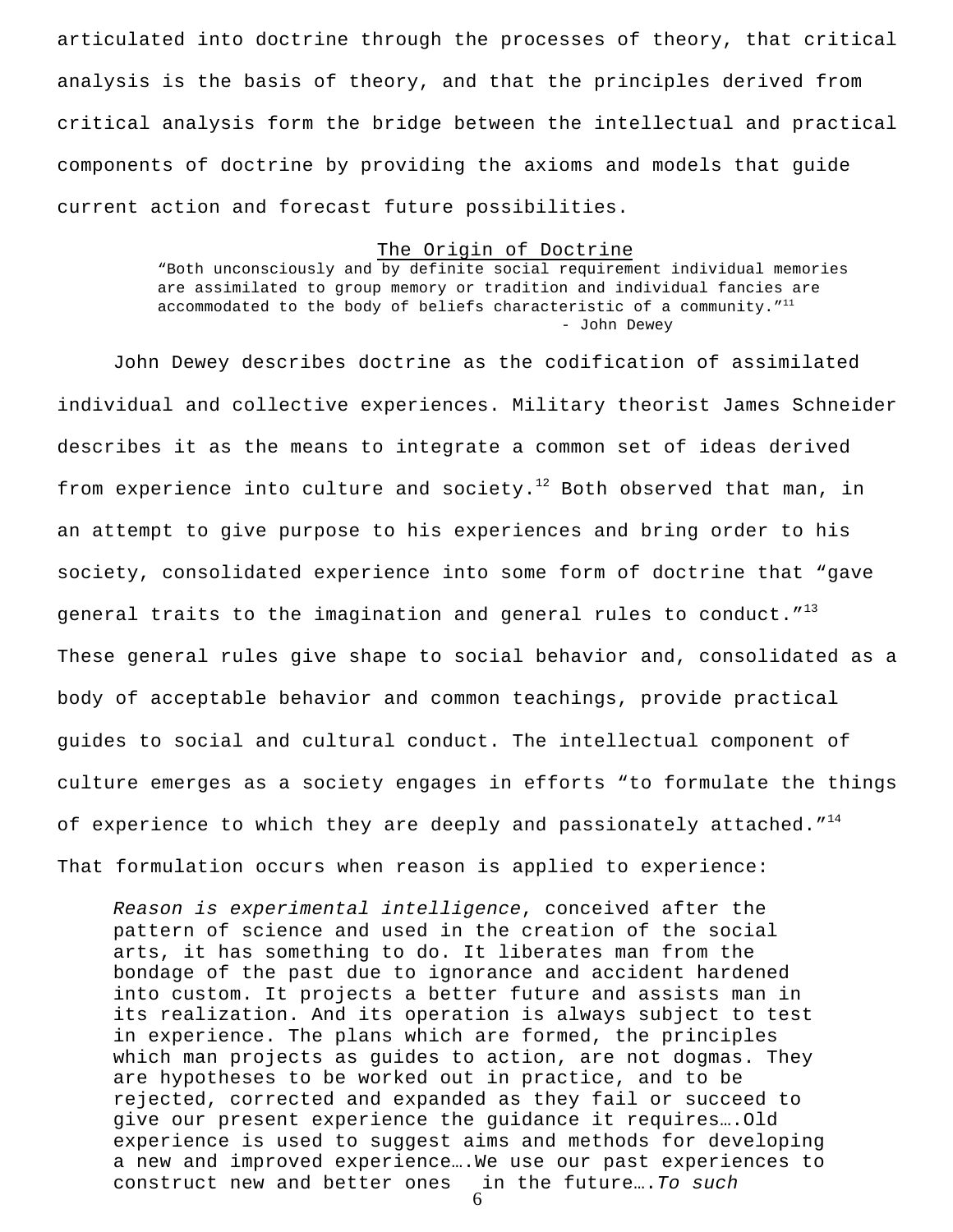*empirical suggestion used in constructive fashion for new ends, the name intelligence is given*. 15

The observation that societies and organizations assimilate experiences into memories and traditions is the heart of Dewey's philosophy. Those memories and traditions are codified into doctrines that govern acceptable behavior and provide practical guides to action within that society or organization. This process of experience and codification is a closed system however, limited always to the size of the community which is able to collect a common body of experiences, memories, and traditions. Reason, when applied to that body of experience, is analyzed and evaluated from within a cultural prism built on the body of memory and tradition codified into doctrine. The interaction of experience and reason is always hostage to the common set of beliefs developed through the continuity of that interaction. Finally, and critical to understanding this thesis, doctrine is a compilation of experience and reason. It cannot precede either. A doctrine which ignores the interaction and continuity of experience and reason, or that is constructed through deduction with the intent to force experience and reason to conform to preconceived tenets, is a doctrine to which the name intelligence *cannot* be given.

Service doctrine reflects Dewey's philosophical tenets. The intellectual component of all four doctrines is based on an analysis of old experience as a means to "suggest aims and methods for developing a new and improved experience" through a constant, iterative process of analyzing experience to formulate axioms and models. Those axioms and models provide practical guides to present action and a means to forecast the range of potential future experiences.  $^{16}$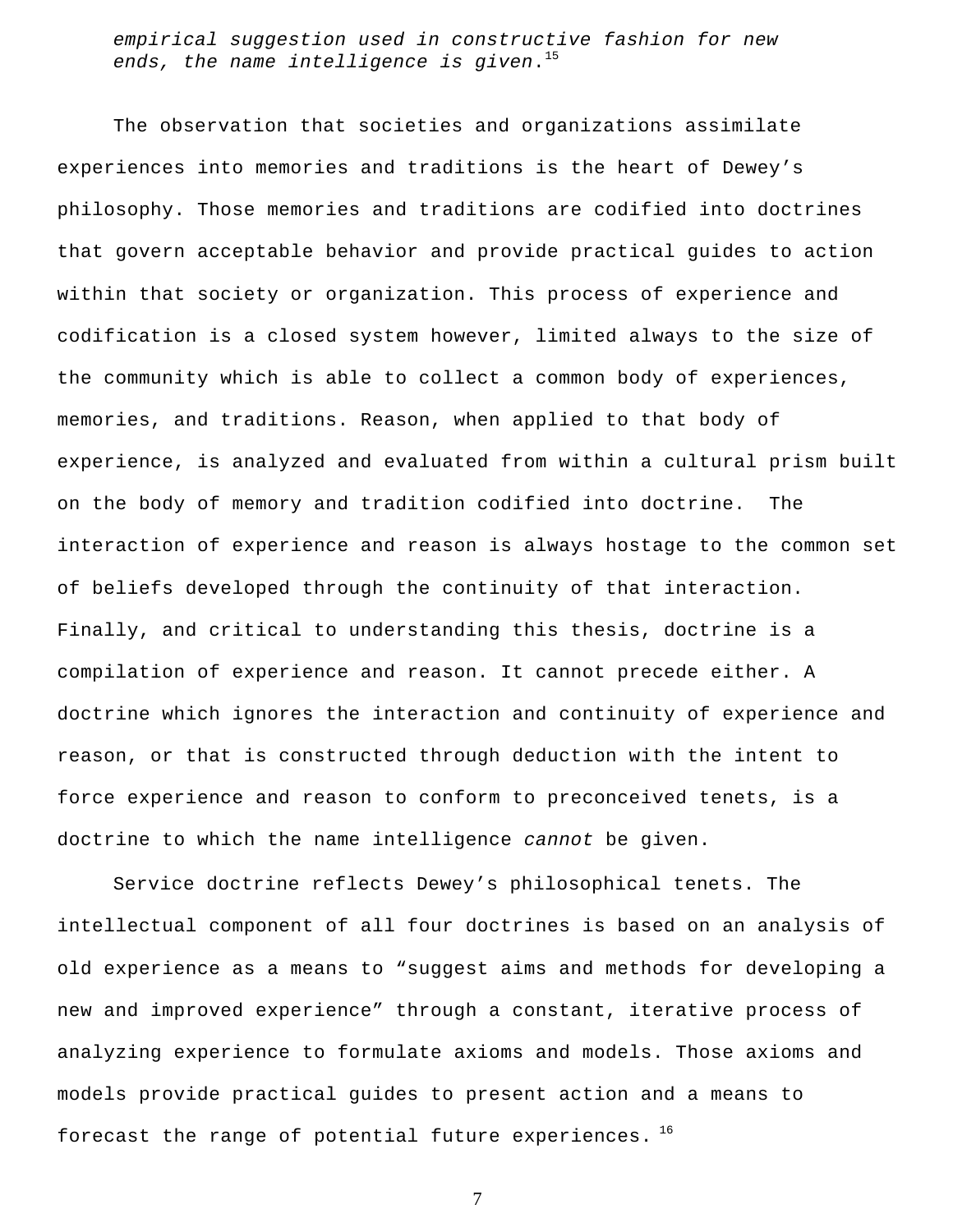Doctrine codifies how a Service thinks about warfighting and how it executes that thought. In a very real sense, doctrine defines the social, practical, emotional, and traditional norms that govern each Service's culture; cultures that reflect a collection of common beliefs developed over the course of centuries for the three older Services and over the course of one hundred years for the fourth. Joint Doctrine, regardless of its intent or authority, is not going to be able to impose a common culture that replaces the collection of common beliefs to which each Service is "deeply and passionately attached."

To its credit, the current body of Joint Doctrine reflects that truth. The preface to Joint Warfare of the Armed Forces states that its purpose is merely "to assist members of the armed forces of the United States to operate successfully together.  $17$  It then abdicates any responsibility for developing its own memories or traditions:

Joint Warfare relies upon Service traditions, cohesion, and expertise. Successful joint operations are made possible by the capabilities developed and embodied in each Service, including Service culture, heroes and professional standards. $^{18}$ 

The remainder of the document makes one reference to philosophy-- defining joint warfare as team warfare---and then limits itself exclusively to the practical. Discussion of the future focuses on the practical application of emerging technology to joint warfare with no reference to the thought that will guide that practice. There is no attempt to apply experimental intelligence in an attempt to "use past experiences to construct new and better ones in the future."<sup>19</sup> Joint Doctrine struggles with the hard truths of Dewey's philosophy. Unwilling to impose a culture on the Services, and smart enough not to try to invent one, Joint Doctrine has defaulted to a lowest common denominator and become merely a textbook on fundamentals and a compilation of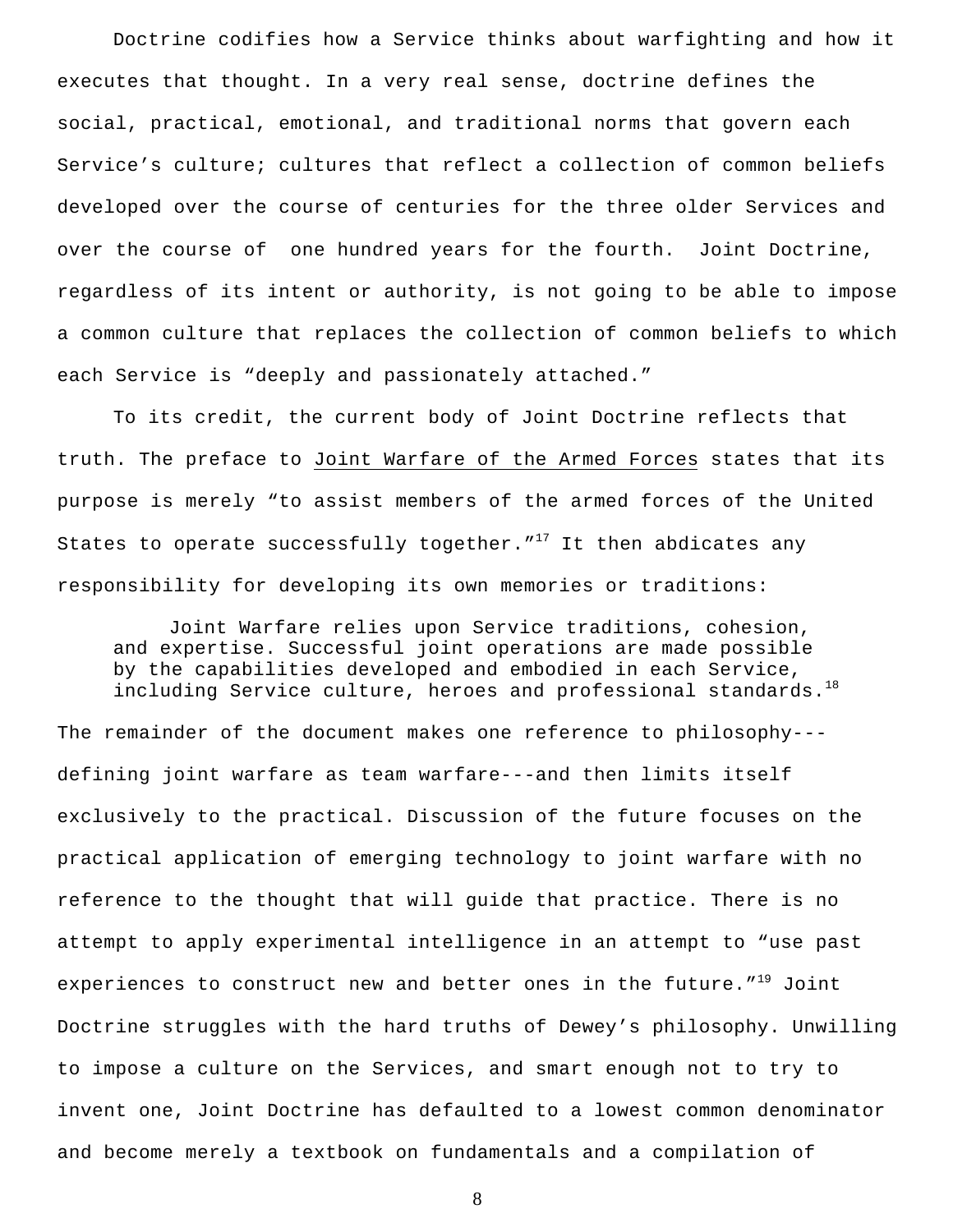techniques, tactics and procedures. Within that textbook there exists no foundation of thought to drive action.

Joint Forces Command should develop and codify an intellectual component of doctrine that applies the tenets of experimental intelligence to complex operational-strategic problems. Over time, as experience is used to inform reason and reason to forecast the possibilities of future experience, a collective set of beliefs will emerge that complements Service cultures and provides a foundation of thought to drive the operational and strategic actions of the armed forces of the United States. The first step in developing that foundation is the establishment of a theoretical framework for the intellectual component of Joint Doctrine.

# The Purpose of Theory<sup>20</sup>

"Theory's main practical value is that is can assist a capable man to acquire a broad outlook whereby he may be surer his plan shall cover all ground and whereby he may with greater rapidity and certainty seize all the factors of a sudden situation."<sup>21</sup>

#### - Julian Corbett

Dewey refers to the process of theoretical analysis when he states that reason is "conceived after the pattern of science." $^{22}$  To establish a theory, one must first determine a set of facts then analyze how those facts interrelate to discover patterns. If patterns emerge which suggest a reliable cause and effect, those patterns become principles: the foundation of a valid theory and the means for testing the durability of that theory. With the discovery of principles, theory can be used to explain, describe, or forecast behavior.

In the hard sciences, where behavior follows immutable laws, the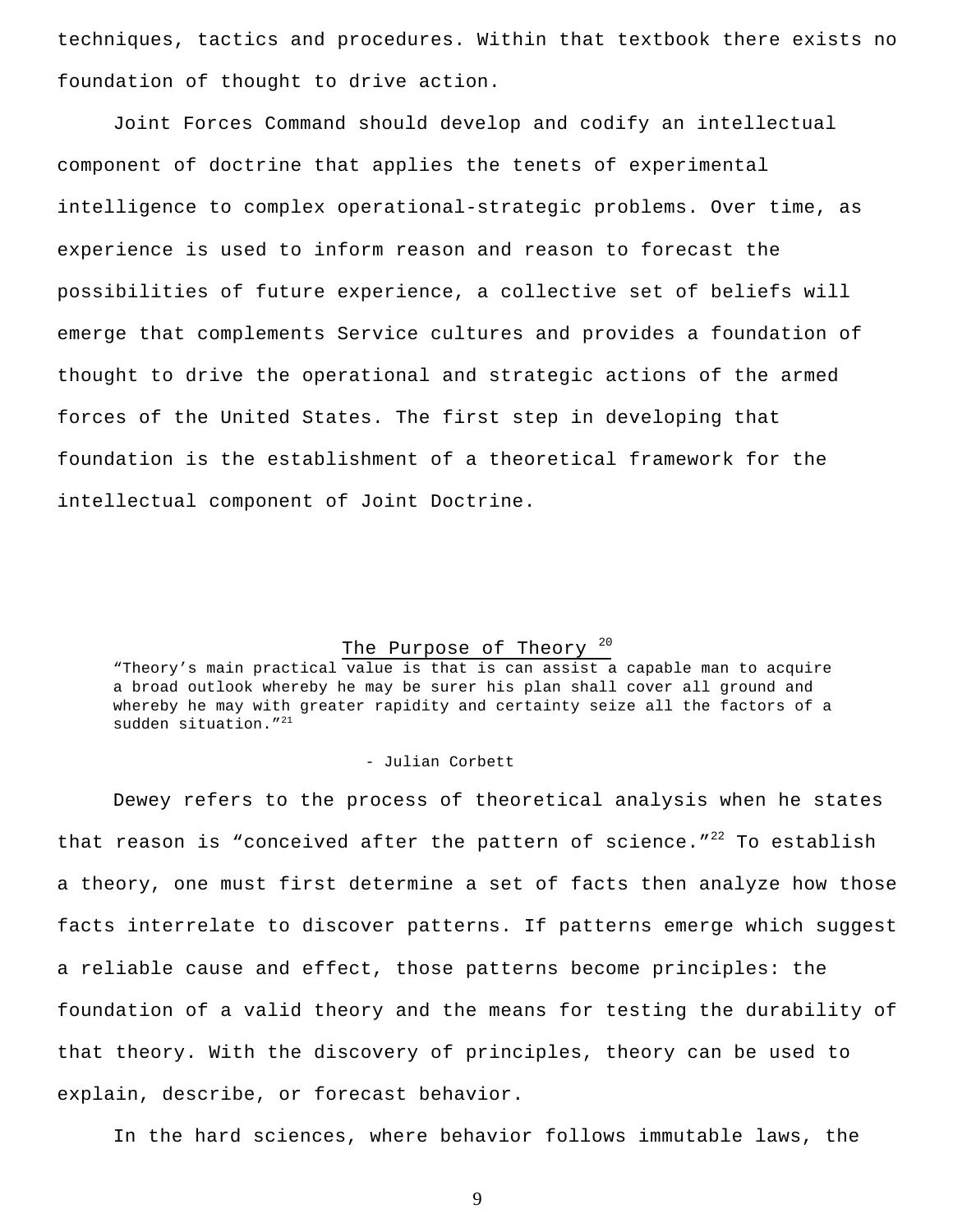theorist's role is to discover those laws and then to examine their behavior. In military theory that process of discovery is much more difficult. The introduction of the human element, the complex nature of political-military dynamics, and the non-linear and interactive dynamics of human conflict, combine to form an environment that is difficult to analyze. The realities of this environment require the military theorist to temper any discovery of principles with knowledge acquired through experience. A system of reliable cause and effect must still form the foundation for any military theory, but the theorist understands that those principles are not immutable and require careful qualification.

In On War, Carl von Clausewitz states that the purpose of military theory is to develop an analytical tool one can use to understand the nature and conduct of war. That purpose remains valid today. Military theory provides a tool for analysis and not a prescription for action.

Clausewitz believed that theory was developed by "identifying the variables of war and establishing their interrelations."<sup>23</sup> For Clausewitz, the function of theory is to identify and establish the relationships among the elements of a given situation without assigning a relative weight to each element. The principles derived from theory provide a commander with a conceptual framework to guide decision making, but the principles do not provide guidance on *which* decision to make. Clausewitz believed that theory accomplishes its purpose when it provides a commander with "insight into the great mass of phenomena and their relationships" while leaving him free "to rise to the higher realms of action" unencumbered by prescriptive formulas that dictate those actions.  $24$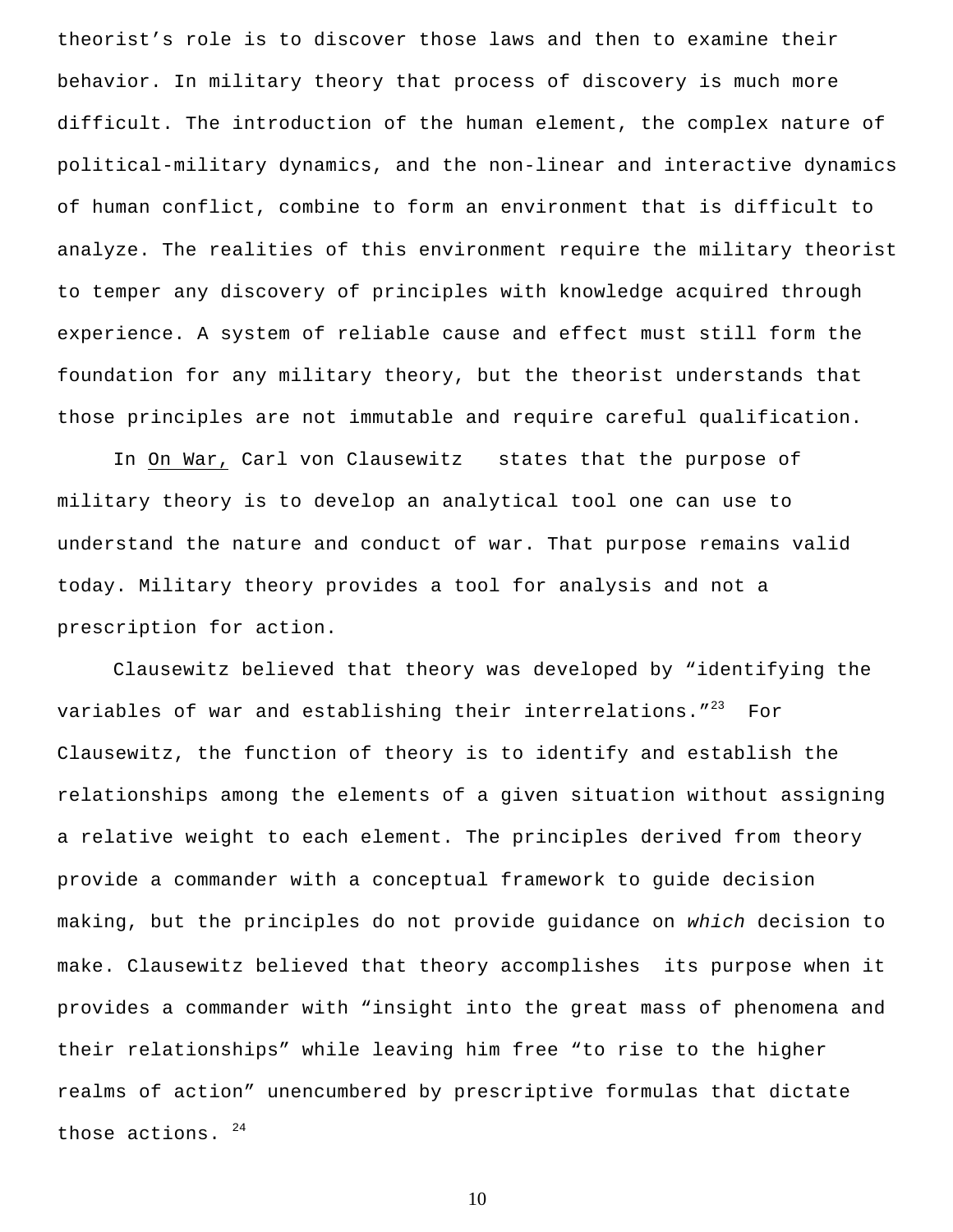James Schneider, building on an analysis of Clausewitz, identifies six purposes for theory: to provide a reliable blueprint oriented towards the future, to provide a basis for criticism, to anticipate changes, to recognize those changes, to impart new insights, and to change future reality to our own advantage.  $25$  Schneider defines military theory as "a reliable system of beliefs, casually sustained and justified by the professional and personal understanding about the nature of war;" a definition that brings us full circle to the requirement to search for a system of reliable cause and effect by "identifying the variables of war and establishing their interrelations."<sup>26</sup>

Clausewitz and Schneider considered a critical analysis of history as the only means available to determine cause and effect, to establish a reliable system of beliefs based on the interrelationships of those causes and effects, and to separate the enduring principles from the accidental anomalies. This critical analysis of history is the method that comprises Dewey's pattern of science, and it is through critical analysis that we "formulate the things of experience" to establish the foundations of experimental intelligence.  $27$ 

In developing an intellectual component to Joint Doctrine, the specific aim of critical analysis is to develop a theory that: (1) describes the nature of the employment of the U.S. military element of national power, in concert with the other elements, to accomplish strategic objectives and, (2) forecasts the nature of future military operations in support of future national objectives. The specific purpose of the resulting theory is to provide the Joint community with the conceptual tools required to solve complex problems. Critical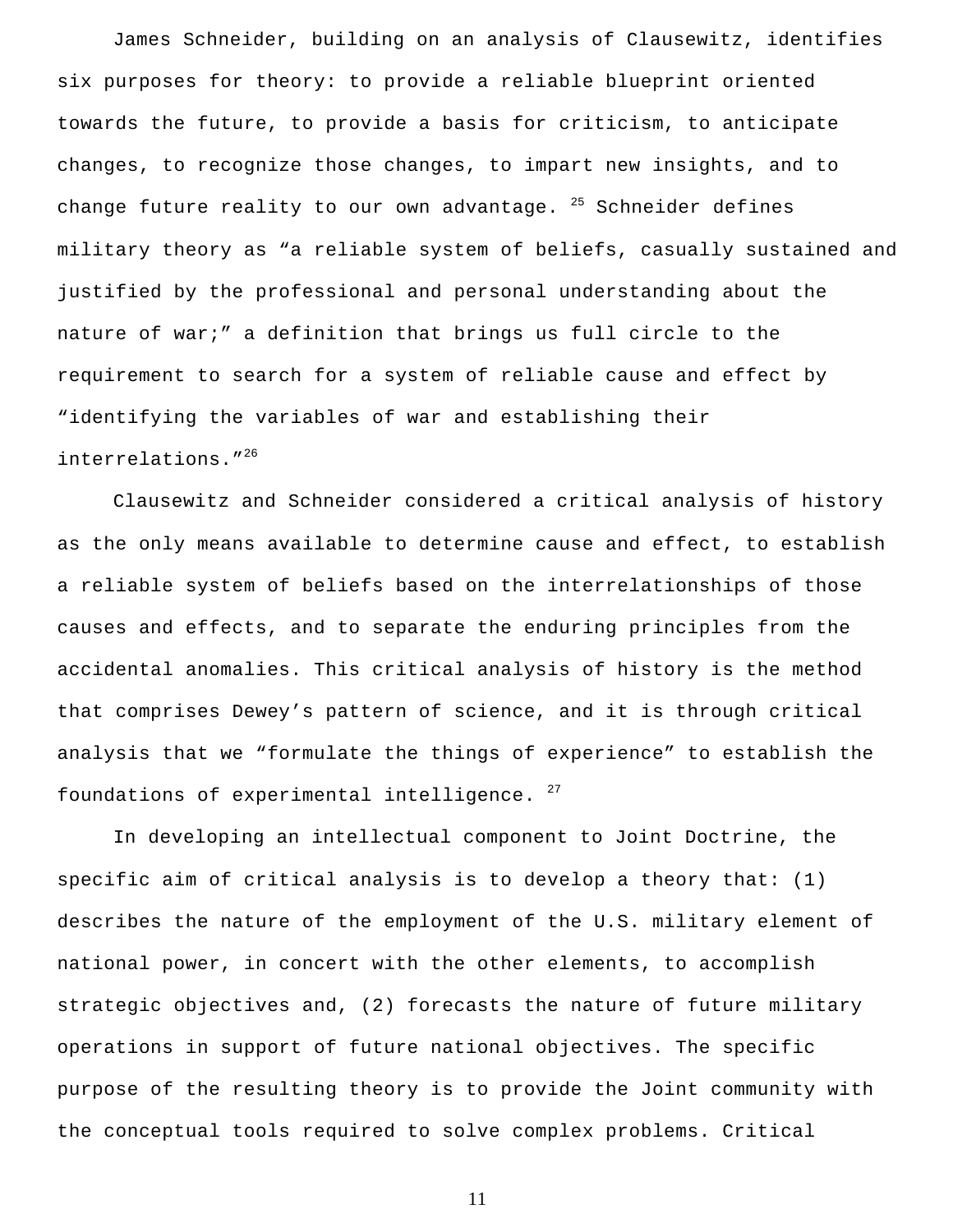analysis is the tool used to establish a reliable set of beliefs upon which to build that theory; it is the foundation for developing a habit of thought "whereby [an Officer] may with greater rapidity and certainty seize all the factors of a sudden situation," and it is the means through which we "use our past experiences to construct new and better ones in the future."<sup>28</sup>

# The Eye of Minerva<sup>29</sup>

"Effects in war seldom result from a single cause; there are usually several concurrent causes. It is therefore not enough to trace a sequence of events back to their origin; each identifiable cause still has to be correctly assessed. This leads to a closer analysis of the nature of these causes, and in this way critical analysis gets us into theory proper."<sup>30</sup>

- Carl Von

#### Clausewitz

Clausewitz defined critical analysis as a three step process involving three separate intellectual activities: "first, the discovery and interpretation of equivocal facts….Second, the tracing of effects back to their causes....Third, the investigation of the means employed."<sup>31</sup>

He expands on the second element in a passage that captures the complexity of the environment of study:

But in war, as in life generally, all parts of a whole are interconnected and thus the effects produced must influence all subsequent operations and modify their final outcome to some degree….One can go on tracing the effects that a cause produces as long as it seems worthwhile. In the same way, a means must be evaluated not merely with respect to its immediate end: that end itself should appraised as a means for the next and highest one; and thus we follow a chain of events until we reach one that requires no justification, because its necessity is self evident. $32$ 

Finally, he adds an important caveat that addresses uncertainty:

The disparity between cause and effect may be such that the critic is not justified in considering the effect as an inevitable result of known causes. This is bound to produce gaps….All a theory demands is that such an investigation should be carried out until such a gap is reached. At that point, judgment has to be suspended. Serious trouble arises when known facts are forcibly stretched to explain effects.<sup>33</sup>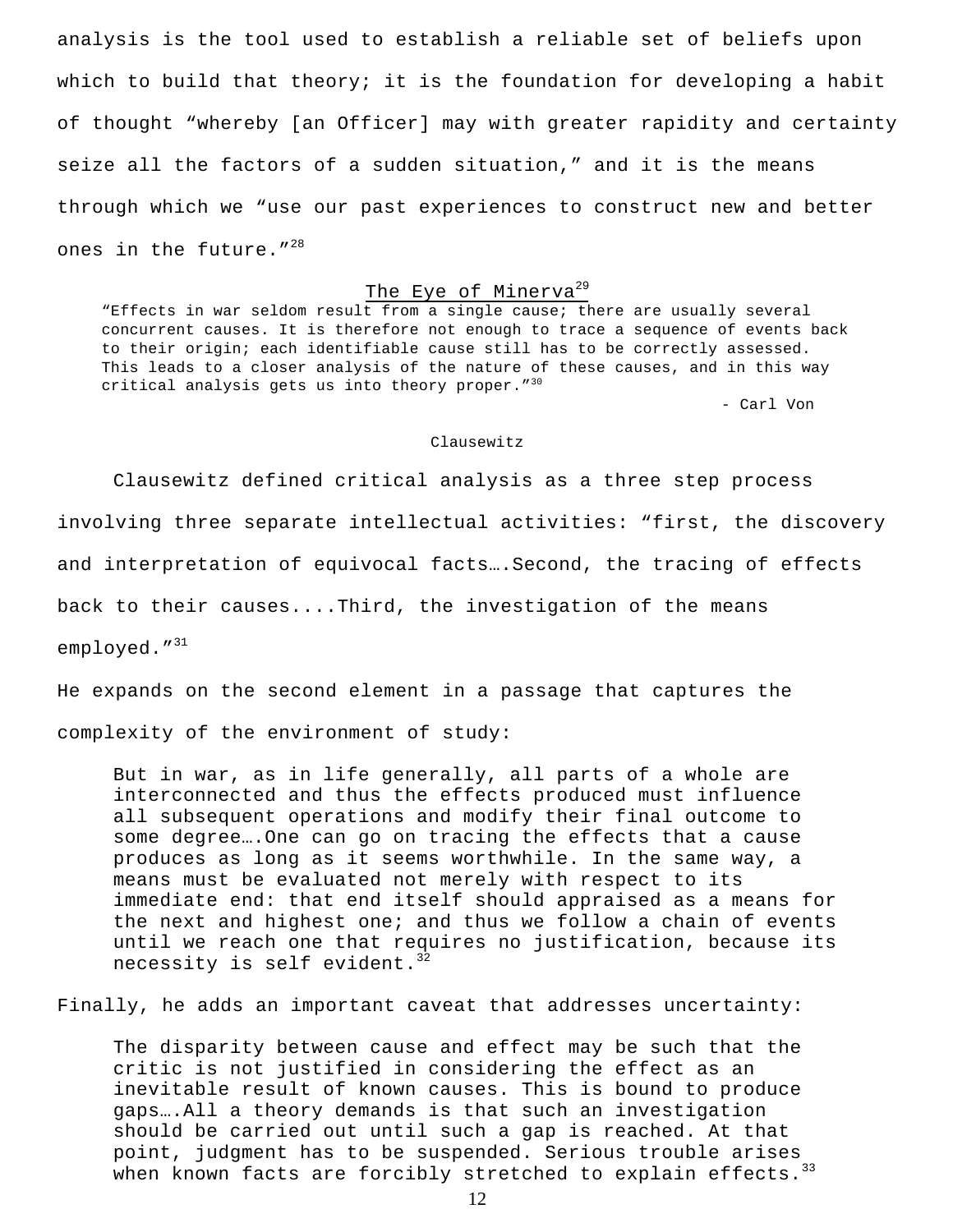Clausewitz's description of critical analysis, with its qualifiers and caveats, defines the term as used in this paper.

Clausewitz developed theory through an inductive analysis of history that addressed the social, political, military, moral and emotional dimensions of a complex human endeavor. The tenets of Clausewitzian critical analysis: inductive reasoning, acceptance of the human dimension, the use of history as laboratory, theory as "reference" or "guide" vice "formula", the critical importance of linking theory to practical experience, and the method for tracing effects back to causes, are as valid today as they were 200 years ago.

 Inductive logic is the bedrock of critical analysis, the foundation that provides it validity and force of argument. The rigor with which Clausewitz pursued cause and effect---analyzing cause and effect through a prism that viewed history as a series of correlated events occurring in parallel systems and not as linear events to be separated and studied in isolation; the rigorous assessment of each identifiable cause in relation to its effect and the assessment of that effect as another event in the causal chain; his refusal to forcibly stretch known facts to cover gaps in the linkage of cause and effect-- allowed "concepts to *combine of their own accord* to form the nucleus of a truth we call a principle.  $1^{34}$ 

 "*Combine of their own accord*" is the essence of the inductive logic central to critical analysis. There are no values or judgments assigned to the correlation of facts, cause and effect, and principles derived from critical analysis.

Critical analysis provides the means to develop a reliable system of beliefs to guide present actions, to forecast a range of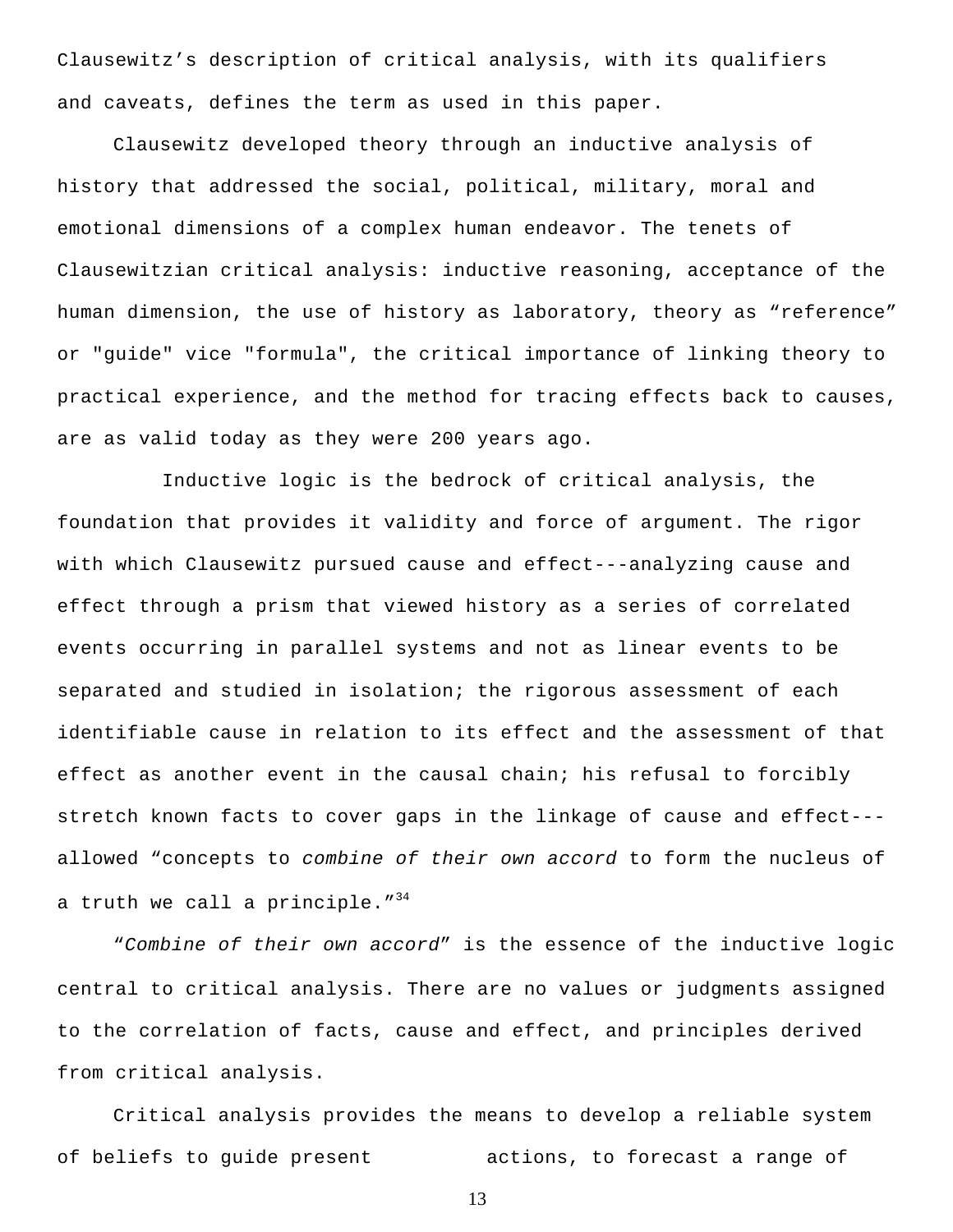possible futures, and to argue the veracity of that future. Critical analysis also provides a means for determining when change occurs and our theory must either be adjusted or declared irrelevant.

The new theory---and it will have to be a new theory---designed to take control of the intellectual foundations of Joint Doctrine begins with a critical analysis of the underlying order resident in the mass of military, social, economic, and political phenomena that comprise the operational art canvas. If, in the course of analysis, "concepts combine of their own accord to form the nucleus of a truth we call a principle" then those principles are incorporated into the body of reliable beliefs which form the foundation of Joint Doctrine. 35 In the tasks assigned theory it is the *principle*---emerging of its own accord as a result of rigorous, historically-based critical analysis---that provides theory the means to describe and forecast behavior. It is the *principle* that emerges, through the process of critical analysis, as the practical element of experimental intelligence. In Dewey's philosophy, it is the principle that "has something to do."<sup>36</sup> And what a principle "has to do" is form the bridge between the intellectual and practical components of

Joint Doctrine by providing a reliable frame of reference for solving complex problems.

#### Synthesis and Anti-Thesis

"Okay. Interesting stuff. But so what?"<sup>37</sup>

- LtCol, U.S. Army

The reactions of officers who have read early drafts of this paper coalesce around two points: (1) it doesn't tell me how to do anything and, (2) the theory has already been done for us.

An attitude that "it doesn't tell me how to do anything" reflects a U.S. military culture unwilling to accept a framework of thought whose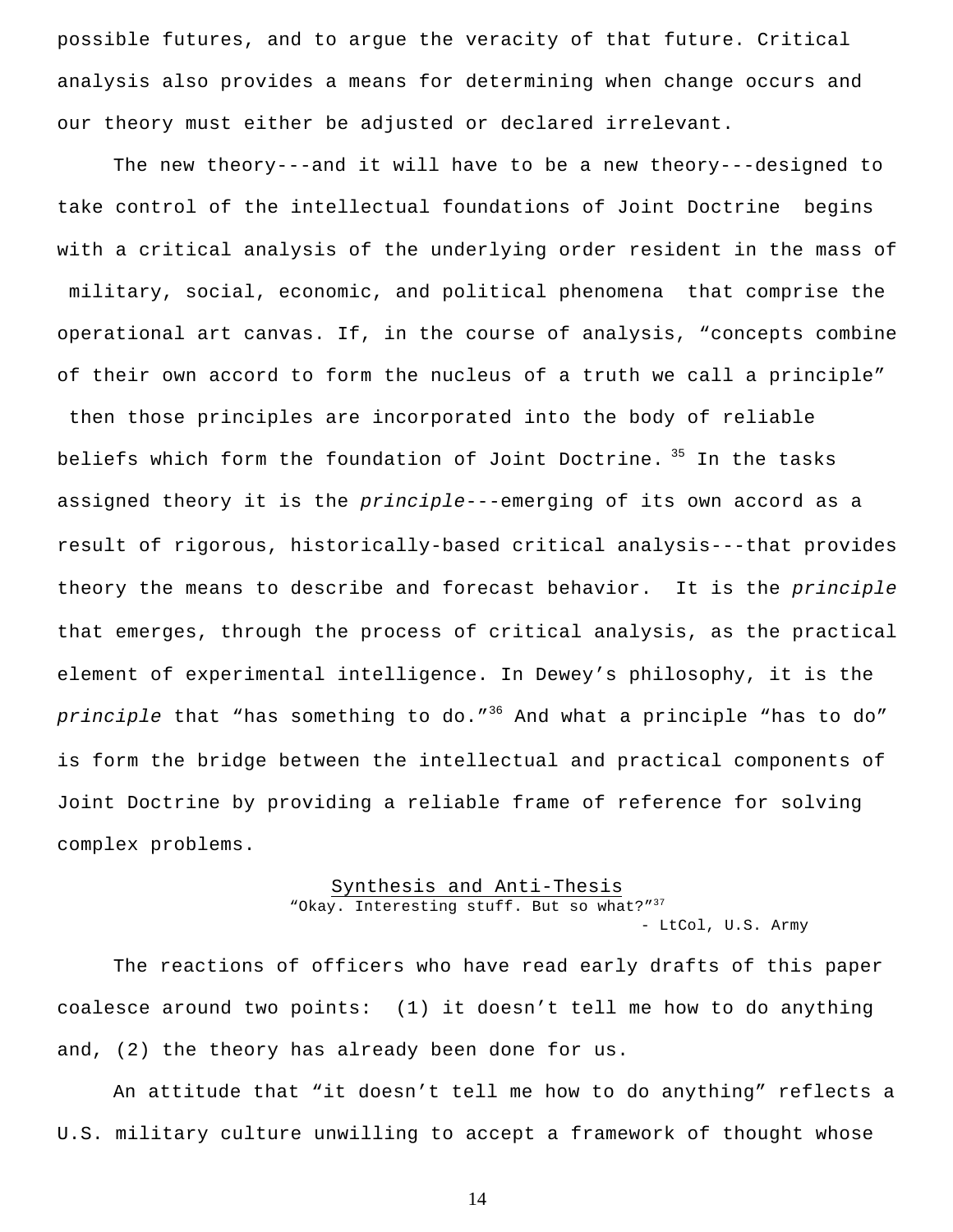sole purpose is to provide a framework for thinking. The U.S. military has an almost uncontrollable urge to mold thought into a form that will tell us "how to do something." We either force theory and principles from the realm of thoughtful analysis into a recipe book of tactics, techniques and procedures, or we throw technology at it and declare ourselves revolutionized.<sup>38</sup>

The argument that the theory has already been done for us reflects an institutional intellectual laziness. Elements of the theories of Clausewitz, Corbett, Alfred Mahan, Sun Tzu and others have modern applicability. However, it is worth considering if the source of Service inertia that resists change is not in fact rooted in an intellectual foundation that has been allowed to stagnate through blind acceptance of old theory. In the absence of an intellectual foundation capable of constantly testing the compilation of old experience against the realities of present practice, it is impossible to determine the validity of those old theories. The default is a projection of old experience into the future. The critical intermediate step---continual analysis of the interaction of experience and practice--- is ignored.

We can see the influence of both attitudes in the current debate on transformation. Ask each Service and the Joint Staff what it the U.S. Military is "transforming to" and you will likely get four different answers and one shrug. Each Service is a prisoner of the body of assimilated memories and experiences which comprise its culture and is capable only of projecting into a future that extends from those experiences. The Joint Staff has not codified a body of assimilated memories and experience and has no foundation of reliable beliefs and principles to forecast the possibilities of future experience. The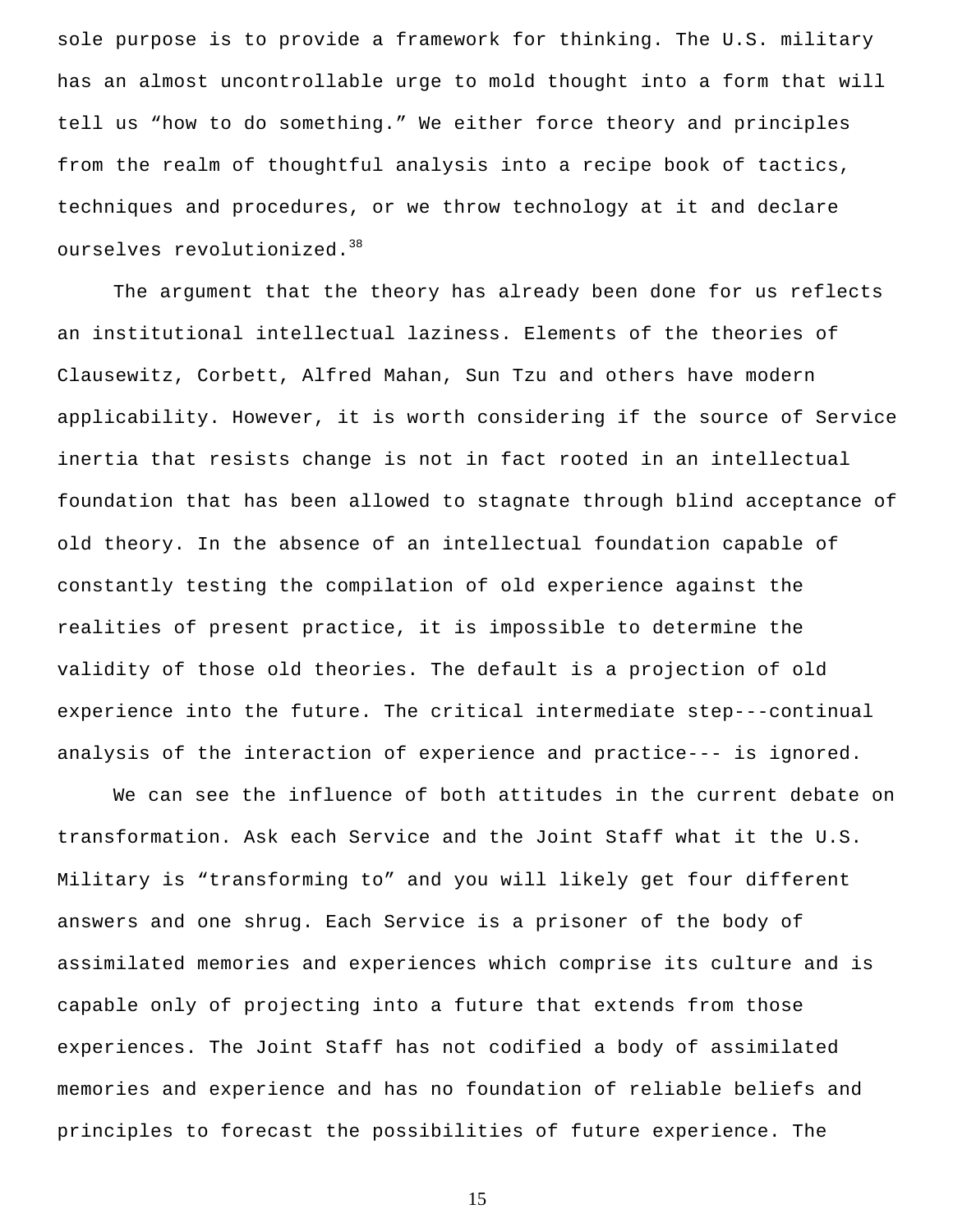result is an anarchic constellation of four separate complex systems whose competition is not harnessed by a hierarchical system that provides guidance and direction. The intellectual component of Joint Doctrine will provide that hierarchical guidance and direction.

 This analysis of experimental intelligence, the purposes of theory, the role of critical analysis, and the architecture of complexity, is designed to provide the Chairman, Joint Chiefs of Staff and Commander, Joint Forces Command with a philosophical blueprint for "how to" develop that intellectual component. The use of this blueprint will produce three results: first, an intellectual foundation of thought to drive action as the U.S. Military struggles with the challenges of complex problems in a complex future; second, the development of a theory whose principles provide an analytical framework to guide the practical employment of the Services to achieve strategic objectives; and, third, the codification of a system of beliefs that will define a joint culture in the U.S. Military. There are four steps to putting the blueprint into action:

1. Define the mass of phenomena the theory will describe. The intellectual component of Joint Doctrine should be based on a theory that: (a) describes the nature of the employment of the military element of national power, in concert with the other elements, to accomplish strategic objectives, and (b) forecasts the nature of future military operations in support of future strategic objectives. The political, military, and social environments comprise the mass of phenomena to be studied. That "mass" includes the study of elements normally outside the purview of military analysis, but is from within that mass of phenomena that principles and beliefs will coalesce. In addition, this level of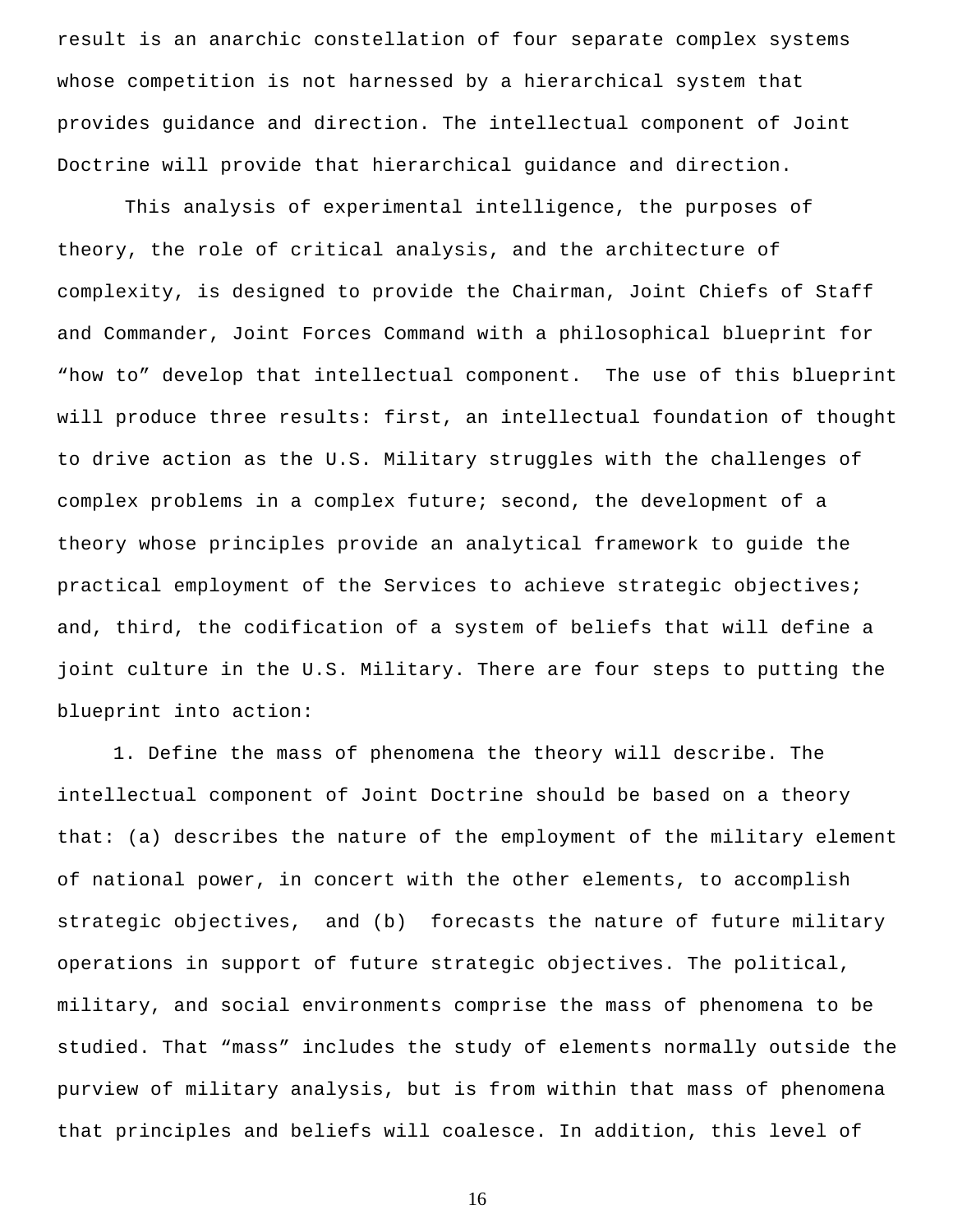analysis raises theory to the operational-strategic level and provides the impetus for assimilating and codifying the body of experiences and beliefs that define a joint culture.

2. Invest intellectual capital to develop the theory. This theory, built through rigorous critical analysis of joint operations and the results of joint exercises, must extend beyond a compilation of stovepiped lessons learned to a study of the layers of correlative cause and effect inherent to the political, military, and social dynamics of operational and strategic level operations. It is a herculean task, but a task critical to the development principles that guide present action, forecast the range of future possibilities, and formulate the things of experience that will define joint culture. Without this investment of intellectual capital, Joint Doctrine will be relegated to a bumper sticker "teamwork" philosophy and will remain enslaved to Service cultures.

3. *Require* Top Level Schools to develop a rigorous, challenging, and difficult course of study that educates senior officers to think and execute in complex, non-linear environments. The course of study should be designed to hone the intellect, not to introduce concepts. Selection for attendance should be competitive, and failure possible. A model for this proposed education system exists at the School of Advanced Military Studies, the School of Advanced Warfighting, and the School of Advanced Airpower Studies. All three schools design their curriculums to educate selected officers to solve complex problems. All three schools follow a demanding and rigorous course of study. All three schools focus on the dynamics of experimental intelligence in a course of study that starts with theory, progresses to the study of history as the source of theory,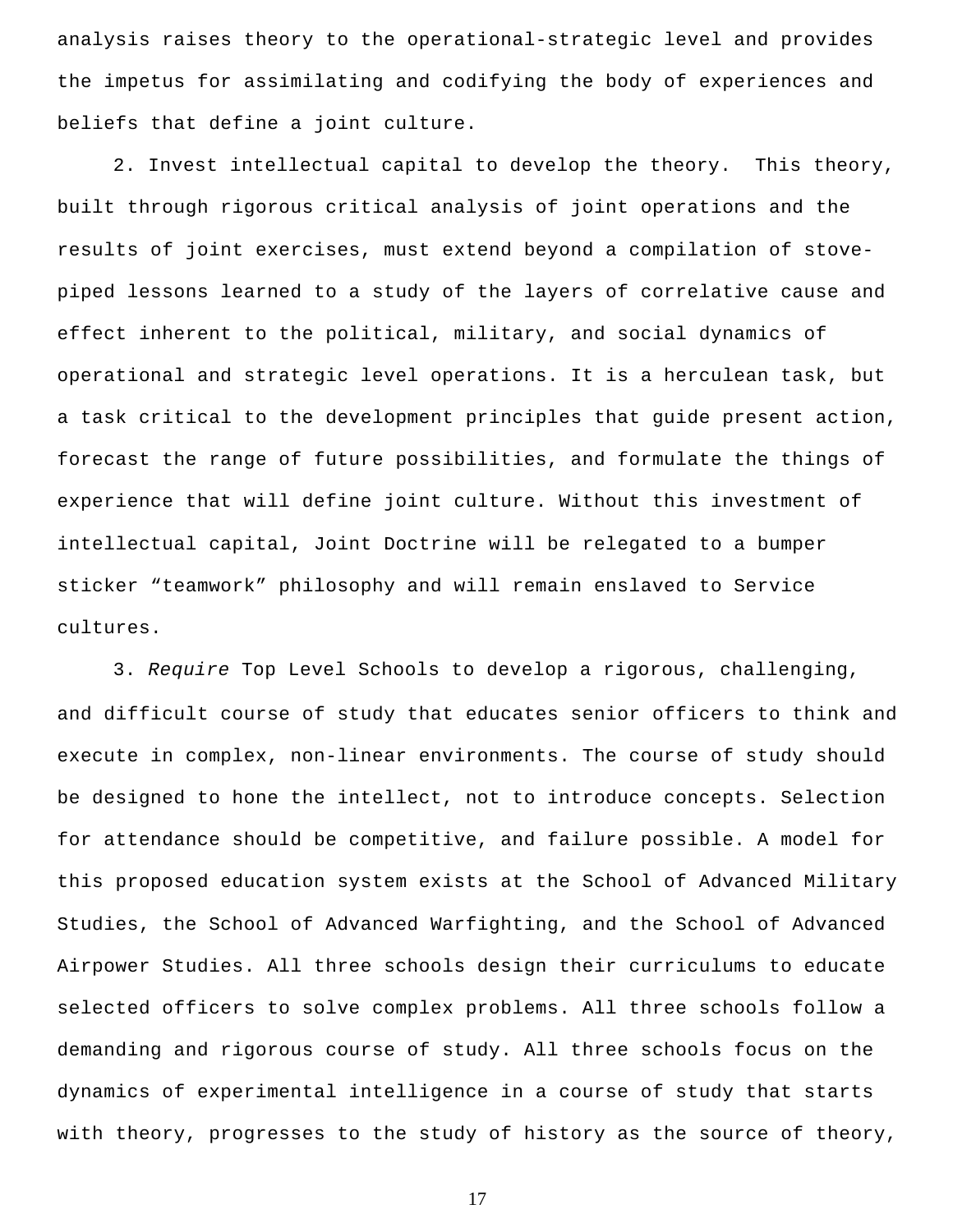and then projects that analysis to a future experience. While all are hostage to the cultural prism of their sponsoring Service, it is characteristic of all three that graduates, regardless of which course they graduated from, share a common habit of thought that allows for an intuitive and efficient collaboration of intellect and practice. The Top Level School system should elevate that concept to a higher standard of intellectual rigor and focus the education at the operational-strategic level. Graduates will sow the seed of their education as habits of thought to their peers, their subordinates, and the other actors in the National Security System.<sup>39</sup>

The final step, institutionalizing experimental intelligence as a habit of thought in the U.S. Military, occurs informally through the processes and results of theory and formally through the education process. The continuity of the interaction between experience and practice combines with a habit of critical analysis to create a system of self-perpetuating experimental reason. This is going to take time. But the result----officers with the ability to apply the intellect to solve complex problems in an environment characterized by non-linearity, interaction, and layers of correlative cause and effect that are influenced by unknown and unknowable elements---makes the effort both worthwhile and necessary.

The question is whether the U.S. Military will invest intellectual capital in an endeavor that will require time, rigorous adherence to the tenets of critical analysis, the study of elements normally considered outside the purview of military analysis, and towards a result whose only purpose is to develop a framework of thinking.

There is no question as to whether we should. We stand on the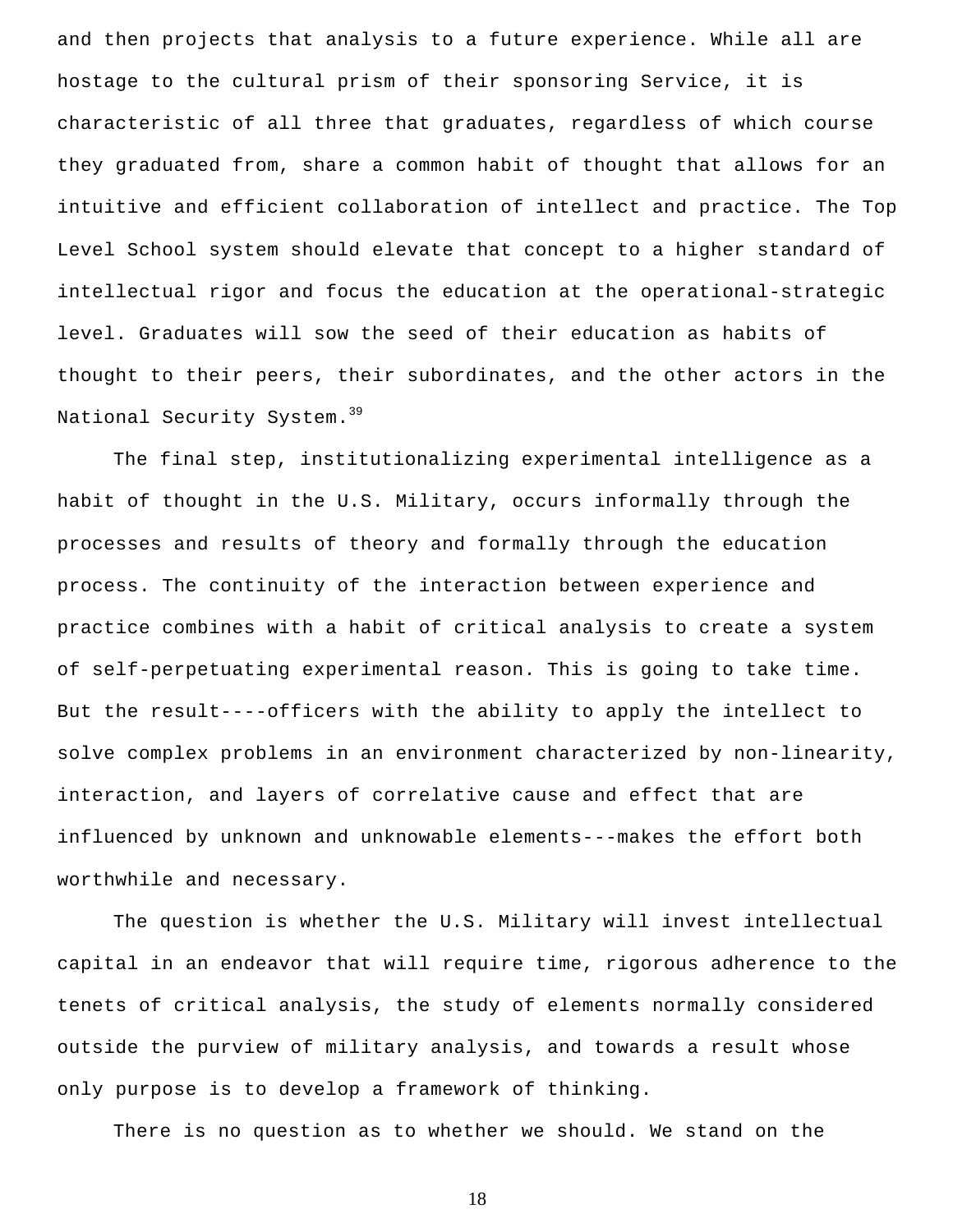precipice of an unknown and complex future. We can decide if we are going to blunder forward in ignorance or march forward with insight and direction.

This paper provides a blueprint for development of a method that allows the U.S. Military to march forward with insight and direction. Putting that blueprint into action is a task of monumental intellectual proportions but, in a vocation where the blood, treasure, and interests of

a nation are dependent upon our ability to get the future mostly right; it

is a task worth pursuing.

### **NOTES**

<sup>&</sup>lt;sup>1</sup> Thomas B. Buell, The Quiet Warrior (Annapolis, MD: Naval Institute Press 1974), 419.

<sup>&</sup>lt;sup>2</sup> Malcolm Gladwell, The Tipping Point (Boston, MA: Little Brown and Company 2000), 7.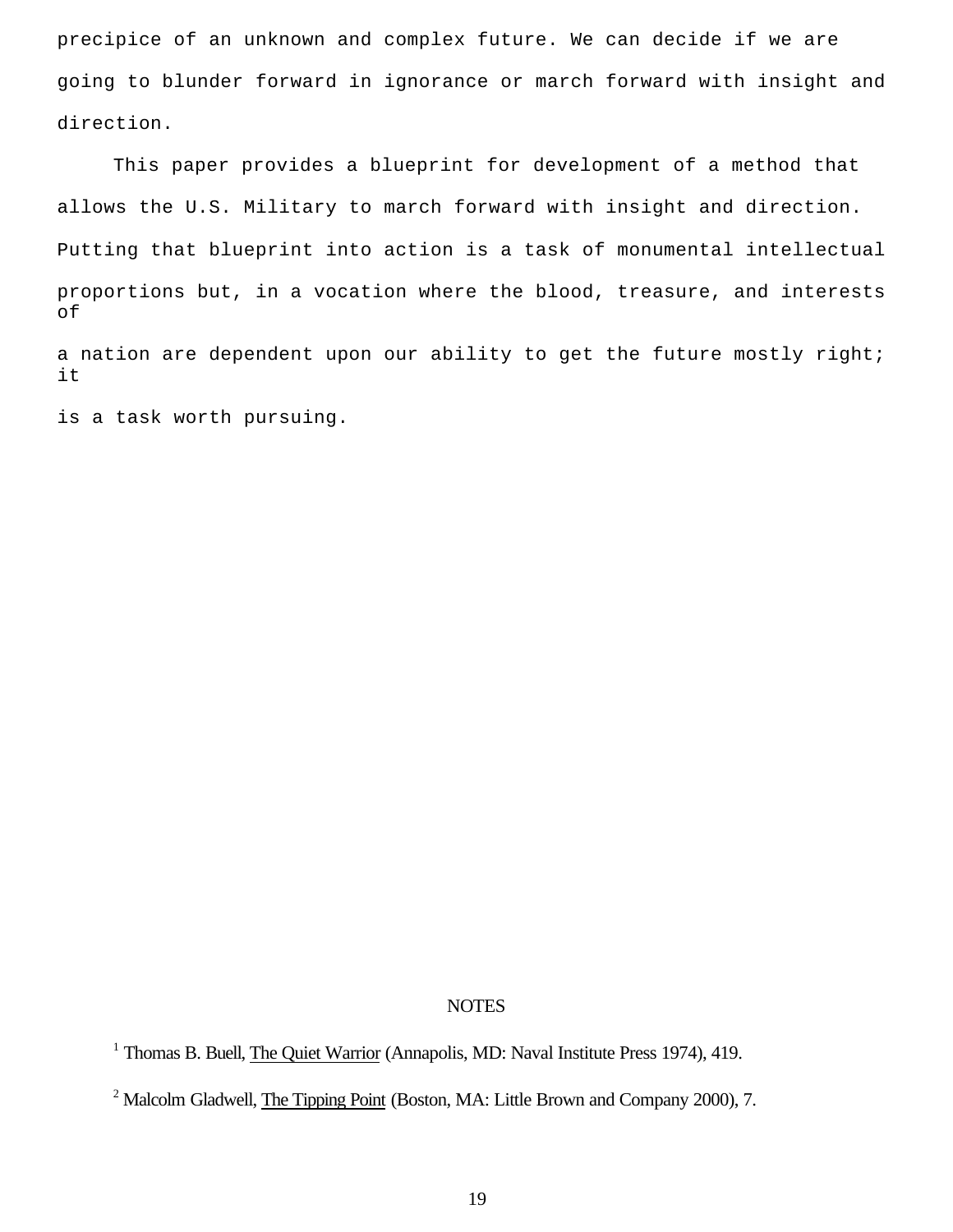<sup>3</sup> James N. Rosenau, "Many Damn Things Simultaneously: Complexity Theory and World Affairs." A paper presented at the Conference on Complexity, Global Politics and National Security, sponsored by the National Defense University and the Rand Corporation (Washington, D.C., November 13, 1996), 3

<sup>4</sup> Herbert A. Simon, The Sciences of the Artificial (Cambridge, MA: The Massachusetts Institute of Technology Press 1969), 195.

<sup>5</sup> M. Mitchell Waldrop, Complexity (New York: Simon and Shuster 1992), 145.

6 Simon, 205-207.

7 Ibid., 207.

8 Ibid., 208.

 $9$  Waldrop, 179.

 $10$  U.S. Air Force, Air Force Basic Doctrine, Air Force Doctrine Document 1, (Washington, D.C. 1997); U.S. Army, Operations, Field Manual 3-0 (Washington, D.C.: 2001); U.S. Marine Corps, Warfighting, Marine Corps Doctrinal Publication 1, (Washington, D.C.: 1997); U.S. Navy, Naval Warfare, Naval Doctrine Publication 1, (Washington, D.C.: 1994). The capstone doctrine of all four Service's are replete with reference to tradition, the importance of analyzing history, and the value of using that analysis to forecast future requirements. The following examples, taken from the forewords or prefaces of Service capstone doctrine and signed by the Service Chief, provide a small taste of this common theme:

# Operations:

"FM 3-0, Operations, discusses how to master those transitions, how to apply combat power, and how to think about operations. In short, it provides a professional intellectual framework for how we operate. FM 3- 0 is the continuation of a work in progress. This edition has been shaped by our experiences and experiments since the first post-Cold War FM 100-5 published in 1993 and the duties we foresee for our nation in this early part of the  $21^{st}$  century."

# Air Force Basic Doctrine:

"Air and space doctrine is a statement of officially sanctioned beliefs and warfighting principles that describe and guide the proper use of air and space forces in military operations... Doctrine prepares us for future uncertainties. ...Air and space doctrine is an accumulation of knowledge gained primarily from the study and analysis of experience…... [Air Force doctrinal publications] are not complete-- they are continuous works in progress. We must remain alert and receptive to the lessons of the past and technologies of the future that may alter the art of air and space warfare."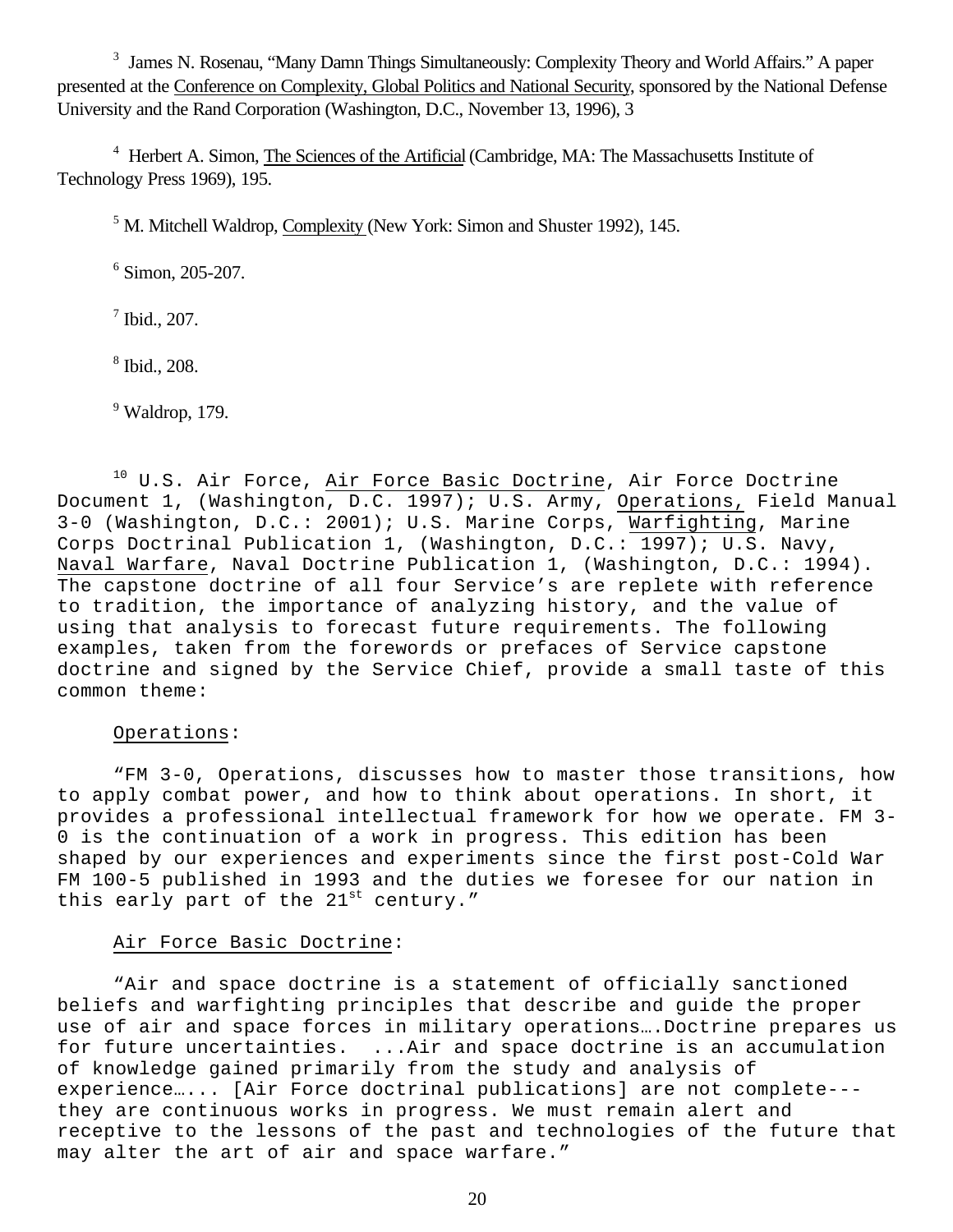# Warfighting:

"Very simply, this publication describes the philosophy which distinguishes the U.S. Marine Corps. The thoughts contained here are not merely guidance for action in combat, but a way of thinking….Doctrine must continue to evolve based on growing experience, advancements in theory, and the changing face of war itself."

#### Naval Warfare:

"Doctrine is the starting point from which we develop solutions and options to address the specific warfighting demands and challenges we face….Doctrine is conceptual, a shared way of thinking that is not directive….It articulates operational concepts that govern the employment of naval forces at all levels. A product of more than 218 years of U.S. Navy experience in warfighting, it incorporates the lessons of history, learned in both the flush of success and the bitterness of failure."

<sup>11</sup> John Dewey, Reconstruction in Philosophy (New York: Henry Holt and Company 1920), 8.

<sup>12</sup> James J. Schneider, Theoretical Paper No. 5, The Eye of Minerva: The Origin, Nature, and Purpose of Military Theory and Doctrine, School of Advanced Military Studies, U.S. Army Command and General Staff College, Fort Leavenworth, KS., 15.

 $13$  Dewey, 9.

 $14$  Ibid., 25-26.

<sup>15</sup> Ibid., 94-95, 96-97. Italics added.

<sup>16</sup> Ibid., 94-95.

<sup>17</sup> Joint Chiefs of Staff, Joint Warfare of the Armed Forces of the United States, Joint Pub 1 (Washington D.C.: National Defense University 2000), i.

 $18$  Ibid.

<sup>19</sup> Dewey, 94-95.

 $20$  Some of concepts in this section were first developed by the author in a monograph written as a student at the School of Advanced Military Studies. Those ideas have matured in the years since as a result of further study of reconstruction philosophy, complexity theory, and another seven years of experience. See: Craig A. Tucker, "False Prophets: The Myth of Maneuver Warfare and the Inadequacies of FMFM-1, Warfighting" (Unpublished Monograph, School of Advanced Military Studies, Ft. Leavenworth, KS: 1995).

<sup>21</sup> Julian Corbett, Some Principles of Maritime Strategy, (Annapolis, MD: Naval Institute Press, 1988), 4-5.

<sup>22</sup> Dewey, 96-97.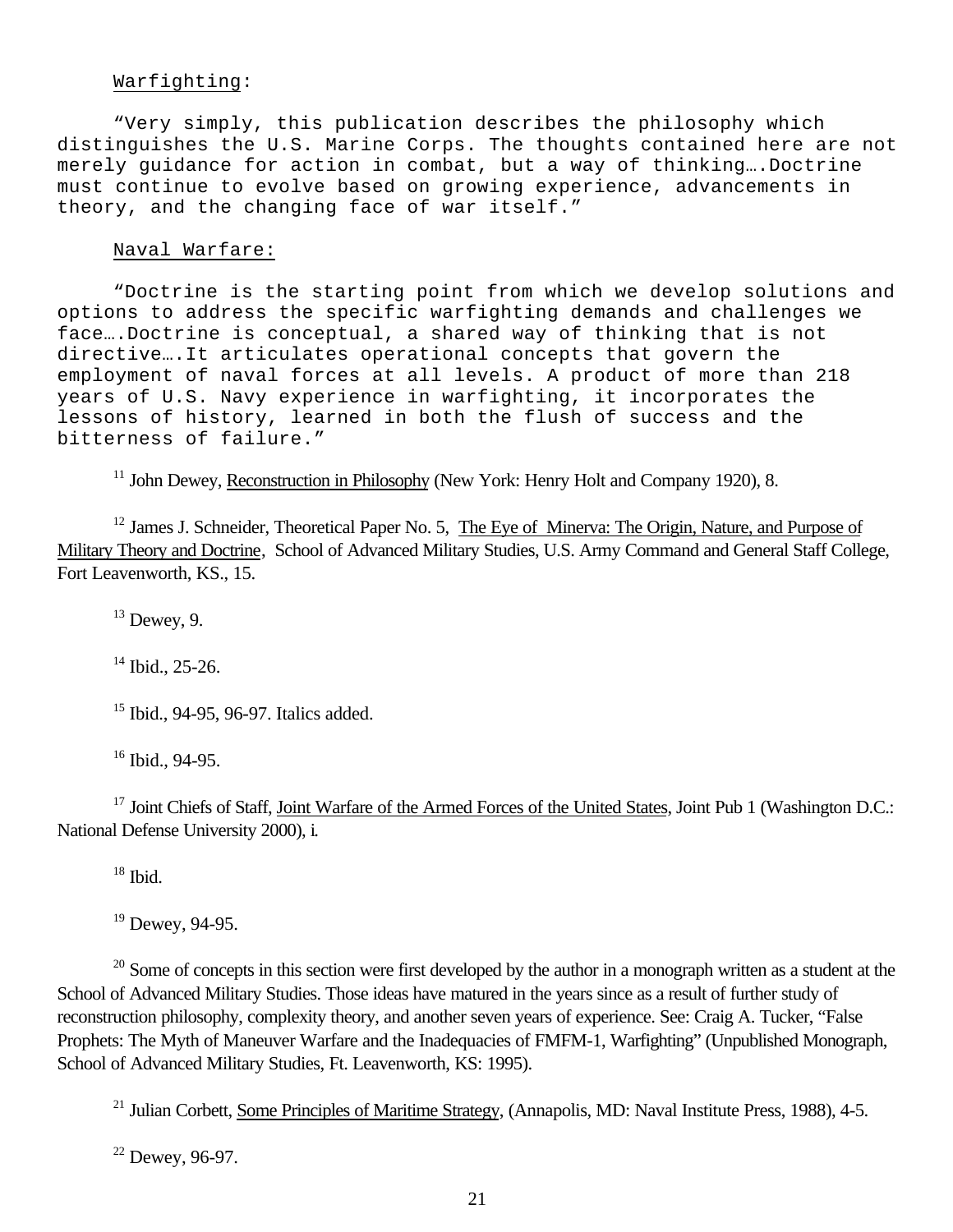<sup>23</sup> Yehoshavet Harkabi, Theory and Doctrine in Classical and Modern Strategy, Reprinted from Working Paper number 35, International Security Studies Program, The Wilson Center, 3-14.

 $24$  Clausewitz, 698.

 $25$  Schneider, 15-16.

 $26$  Schneider, 10; Harkabi, 3-14.

 $27$  Dewey, 25-26.

<sup>28</sup> Corbett, 4-5. Dewey, 94-95.

<sup>29</sup> Schneider, Title Page. Minerva was the Etruscan mythological goddess of war *and* reason. Her gift to man was the ability to make sense of the passion and chance inherent to war.

<sup>30</sup> Clausewitz, 182.

 $31$  Ibid., 181.

<sup>32</sup> Ibid., 184.

<sup>33</sup> Ibid., 182.

<sup>34</sup> Ibid., 698.

 $35$  Ibid.

<sup>36</sup> Dewey, 96-97.

 $37$  Approximately ten of my fellow students have read portions of this paper. The reaction from the Army Lieutenant Colonel is very typical of the responses from all but one, a School of Advanced Warfighting graduate who engaged the author in an hour conversation concerning the origins of doctrine.

<sup>38</sup> Clausewitz fell victim to the former tendency as we ignored his admonition about employing theory as a specific guide to action and forced his principles onto the pages of doctrine as instructions for the development of operational paint-by-number products, expecting the tenets to make sense to those who have not been educated on the theoretical underpinnings. The tenets of complexity theory are falling victim to the latter tendency as we add technology to its more endearing tenets and declare "swarming tactics" and network centric warfare as outriders of a new theory of war. See Thomas K. Adams, "The Real Military Revolution" Parameters, (Autumn 2000), 54-65; and David S. Alberts, John J. Garstka, Frederick P. Stein ed., Network Centric Warfare, 2d ed. (Revised), Washington D.C., CCRP, 2000).

<sup>39</sup> The author is a graduate of the U.S. Army's School of Advanced Military Studies (SAMS) and has been involved in operational-strategic level planning groups at CINCPAC, U.S. Forces Korea, United Nations Combined Forces Command, Korea, and U.S. Central Command. In each planning effort, graduates of SAMS, the School of Advanced Warfighting (SAW), and the School of Advanced Airpower Studies (SAAS) formed the heart of the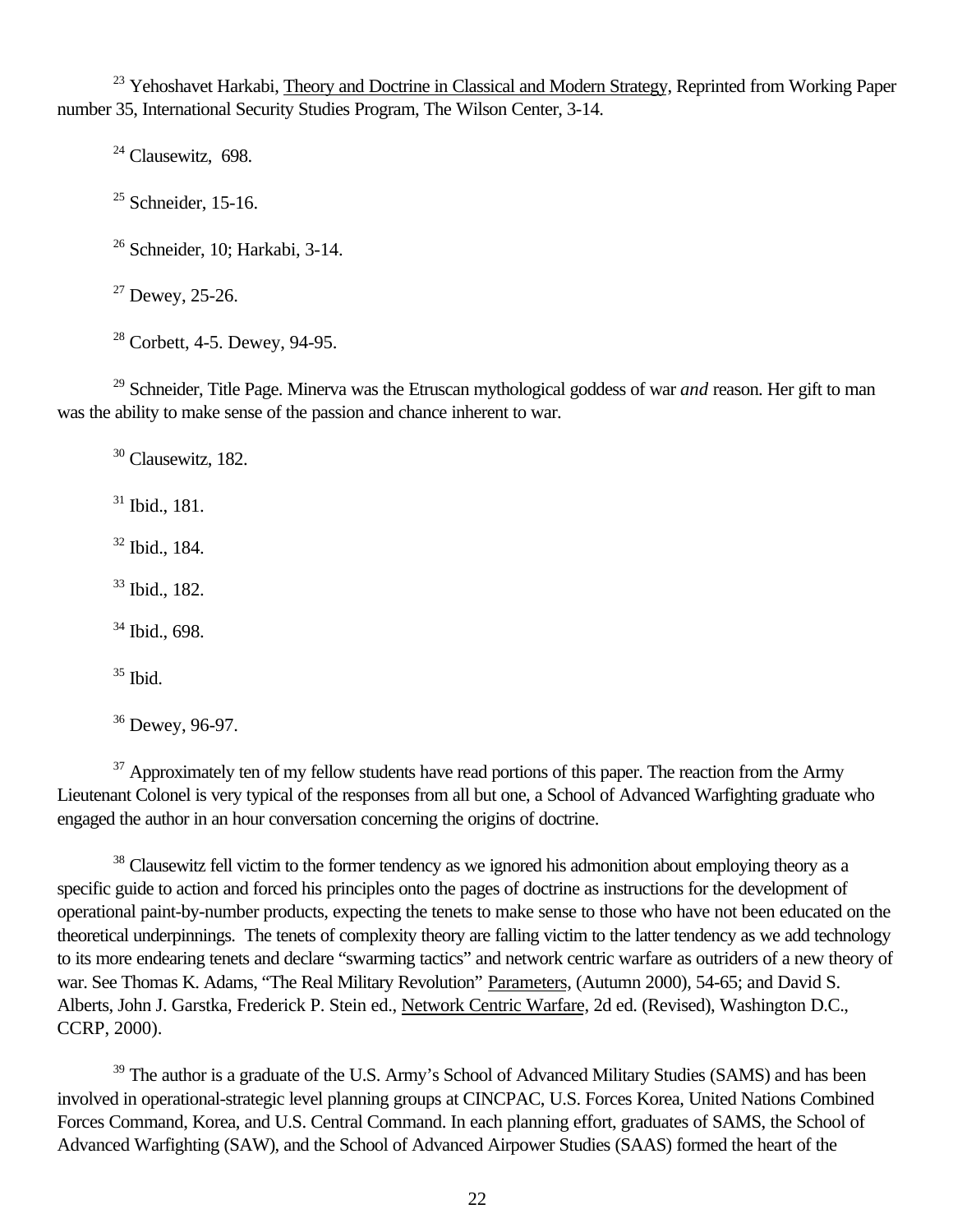planning team and discovered that their education at each school resulted in a common habit of thought about operational level planning and execution. The graduates of all three schools are highly sought after by Service Headquarters, CINCs, and Service component-level commands. All three Services have specified assignment criteria for graduates, requiring them to serve in Service headquarters or at component or senior warfighting commands; an assignment policy that results in a coalescing of graduates at real-world and major exercise planning conferences.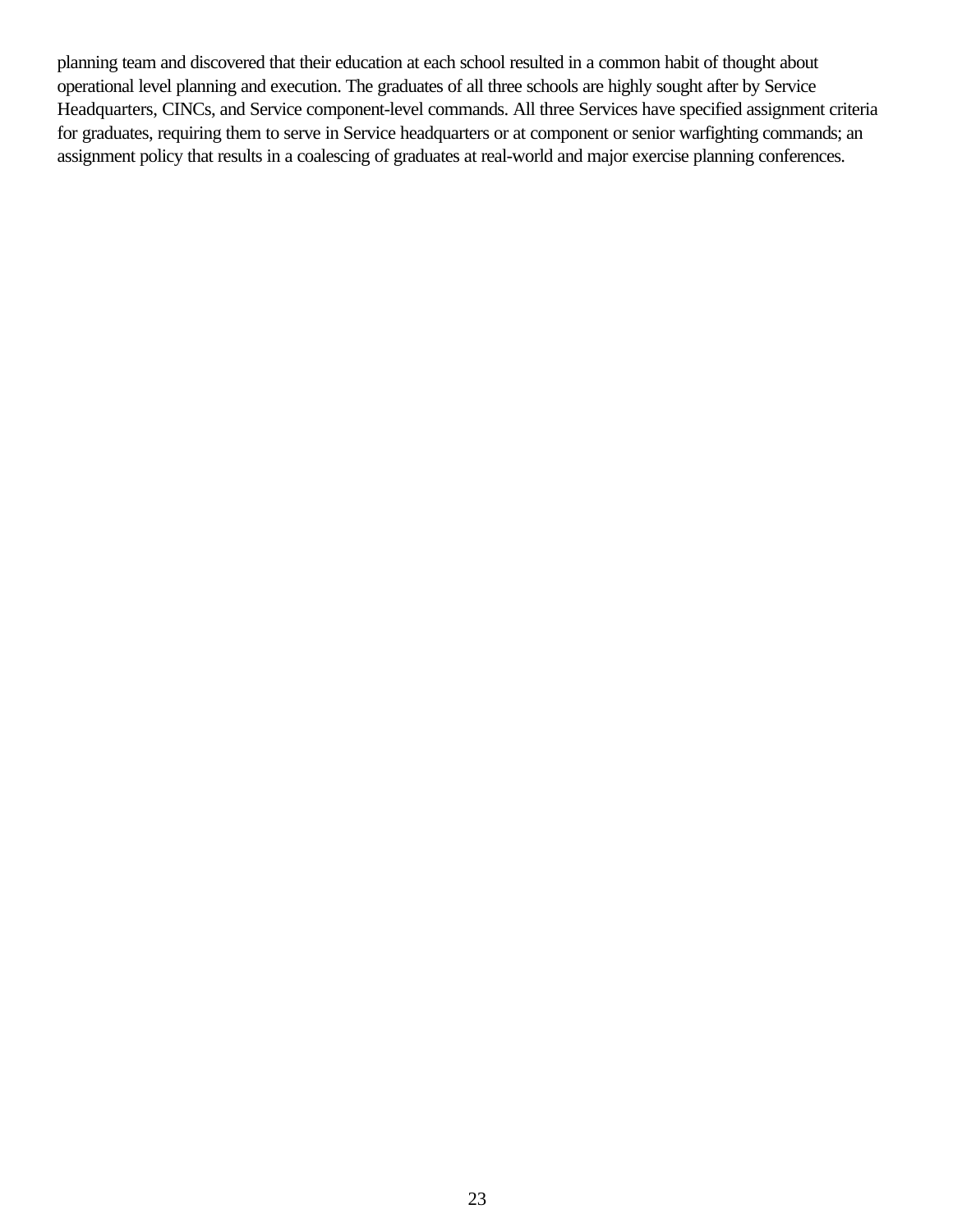#### Bibliography

Adams, Thomas K. "The Real Military Revolution," Parameters, (Autumn 2000): 54-65.

Alberts, David S, John J. Garstka, Frederick P. Stein ed., Network Centric Warfare, 2d ed. (Revised), Washington D.C.: CCRP, 2000. Buell, Thomas B. The Quiet Warrior. Annapolis, MD: Naval Institute Press, 1974. Clausewitz, Carl von. On War. Trans. and ed. Michael Howard and Peter Paret. New York: Albert Knopf, 1976. Corbett, Julian. Some Principles of Maritime Strategy. Annapolis, MD: Naval Institute Press, 1988. Dewey, John. Reconstruction in Philosophy. New York: Henry Holt and Company, 1920. Gladwell, Malcolm. The Tipping Point. Boston, MA: Little, Brown and Company, 2000. Harkabi, Yehoshavet. Theory and Doctrine in Classical and Modern Strategy. Working Paper Number 35, International Security Studies Program, The Wilson Center. Rosenau, James N. "Many Damn Things Simultaneously: Complexity Theory and World Affairs." A paper presented at the Conference on Complexity, Global Politics, and National Security. Sponsored by the National Defense University and the RAND Corporation. Washington, D.C., November 13, 1996. Schneider, James J. The Theory of Operational Art, Theoretical Paper No. 3. School of Advanced Military Studies, U.S. Army Command and General Staff College, Fort Leavenworth, KS. \_\_\_\_\_\_\_\_. The Eye of Minerva: The Origin, Nature and Purpose of Military Theory and Doctrine, Theoretical Paper No. 5. School of Advanced Military Studies, U.S. Army Command and General Staff College, Fort Leavenworth, KS.